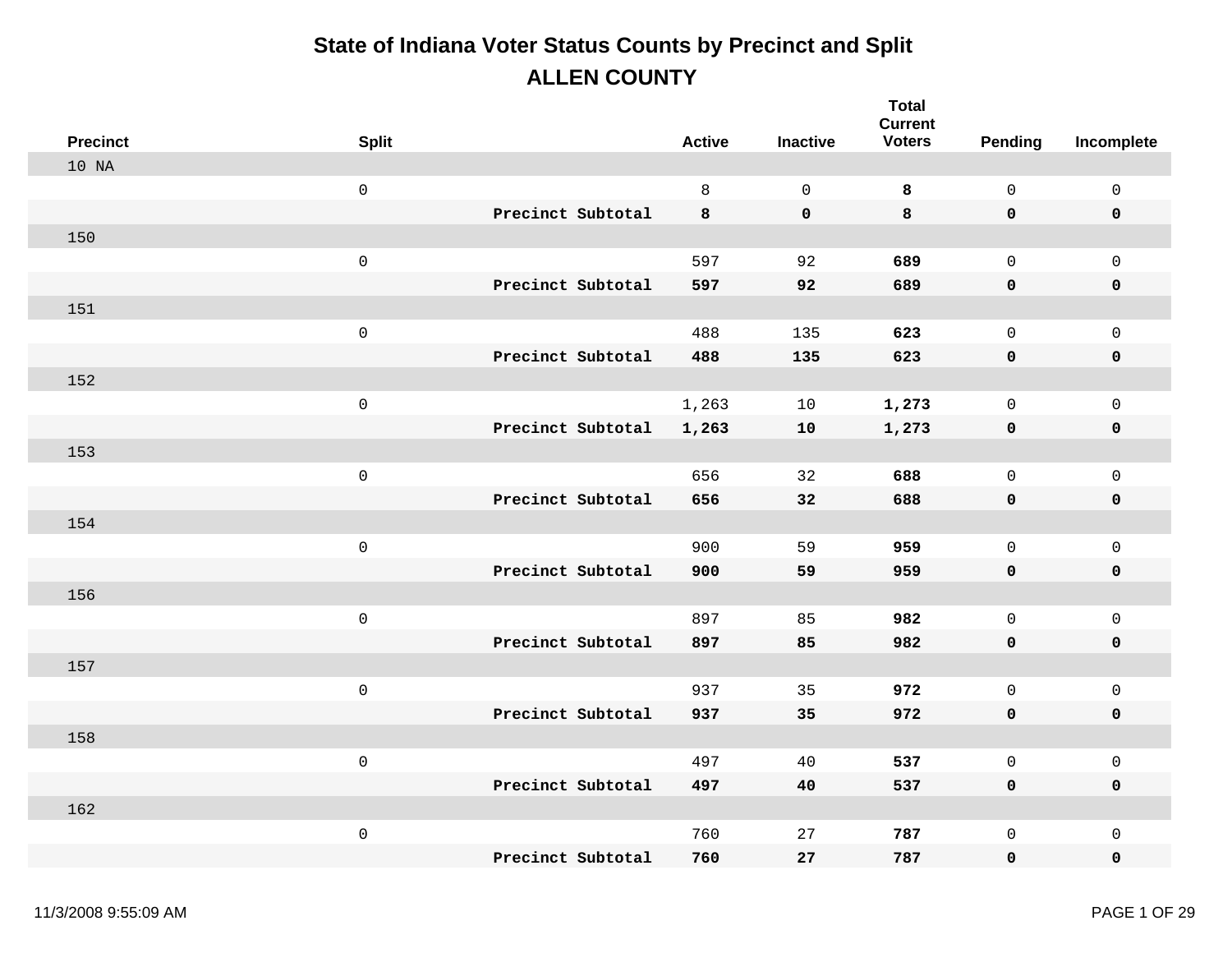| <b>Precinct</b> | <b>Split</b>        |                   | <b>Active</b>   | <b>Inactive</b> | <b>Total</b><br><b>Current</b><br><b>Voters</b> | Pending             | Incomplete          |
|-----------------|---------------------|-------------------|-----------------|-----------------|-------------------------------------------------|---------------------|---------------------|
| 163             |                     |                   |                 |                 |                                                 |                     |                     |
|                 | $\mathsf{O}$        |                   | 1,146           | 105             | 1,251                                           | $\mathsf{O}$        | $\mathsf{O}\xspace$ |
|                 |                     | Precinct Subtotal | 1,146           | 105             | 1,251                                           | $\mathbf 0$         | 0                   |
| 164             |                     |                   |                 |                 |                                                 |                     |                     |
|                 | $\mathsf{O}$        |                   | 236             | 82              | 318                                             | $\mathsf{O}$        | $\mathsf{O}\xspace$ |
|                 |                     | Precinct Subtotal | 236             | 82              | 318                                             | 0                   | 0                   |
| 165             |                     |                   |                 |                 |                                                 |                     |                     |
|                 | $\mathsf 0$         |                   | $7\phantom{.}$  | $\overline{0}$  | $\overline{7}$                                  | $\mathsf{O}$        | 0                   |
|                 |                     | Precinct Subtotal | $7\overline{ }$ | $\pmb{0}$       | $7\phantom{.0}$                                 | $\mathbf 0$         | $\mathbf 0$         |
| 166             |                     |                   |                 |                 |                                                 |                     |                     |
|                 | $\mathsf{O}$        |                   | 1,164           | 14              | 1,178                                           | $\mathsf{O}\xspace$ | $\mathsf{O}\xspace$ |
|                 |                     | Precinct Subtotal | 1,164           | 14              | 1,178                                           | 0                   | 0                   |
| 168             |                     |                   |                 |                 |                                                 |                     |                     |
|                 | $\mathsf 0$         |                   | 1,107           | 30              | 1,137                                           | 0                   | $\mathsf{O}\xspace$ |
|                 |                     | Precinct Subtotal | 1,107           | 30              | 1,137                                           | 0                   | 0                   |
| 169             |                     |                   |                 |                 |                                                 |                     |                     |
|                 | $\mathsf{O}$        |                   | 938             | 44              | 982                                             | $\mathbf 0$         | 0                   |
|                 |                     | Precinct Subtotal | 938             | 44              | 982                                             | 0                   | $\mathbf 0$         |
| 170             |                     |                   |                 |                 |                                                 |                     |                     |
|                 | $\mathsf{O}$        |                   | 989             | 95              | 1,084                                           | $\mathsf 0$         | $\mathsf{O}\xspace$ |
|                 |                     | Precinct Subtotal | 989             | 95              | 1,084                                           | 0                   | 0                   |
| 171             |                     |                   |                 |                 |                                                 |                     |                     |
|                 | $\mathsf{O}$        |                   | 757             | 29              | 786                                             | $\mathsf{O}$        | $\mathsf{O}\xspace$ |
|                 |                     | Precinct Subtotal | 757             | 29              | 786                                             | 0                   | 0                   |
| 172             |                     |                   |                 |                 |                                                 |                     |                     |
|                 | $\mathsf{O}$        | Precinct Subtotal | 1,070           | 68              | 1,138                                           | 0                   | 0                   |
| 174             |                     |                   | 1,070           | 68              | 1,138                                           | 0                   | 0                   |
|                 | $\mathsf{O}\xspace$ |                   | 526             | 49              | 575                                             | $\mathsf{O}\xspace$ | $\mathsf{O}\xspace$ |
|                 |                     | Precinct Subtotal | 526             | 49              | 575                                             | $\mathbf 0$         | $\mathbf 0$         |
| 175             |                     |                   |                 |                 |                                                 |                     |                     |
|                 | $\mathsf{O}\xspace$ |                   | 1,208           | 91              | 1,299                                           | $\overline{0}$      | $\mathsf{O}\xspace$ |
|                 |                     |                   |                 |                 |                                                 |                     |                     |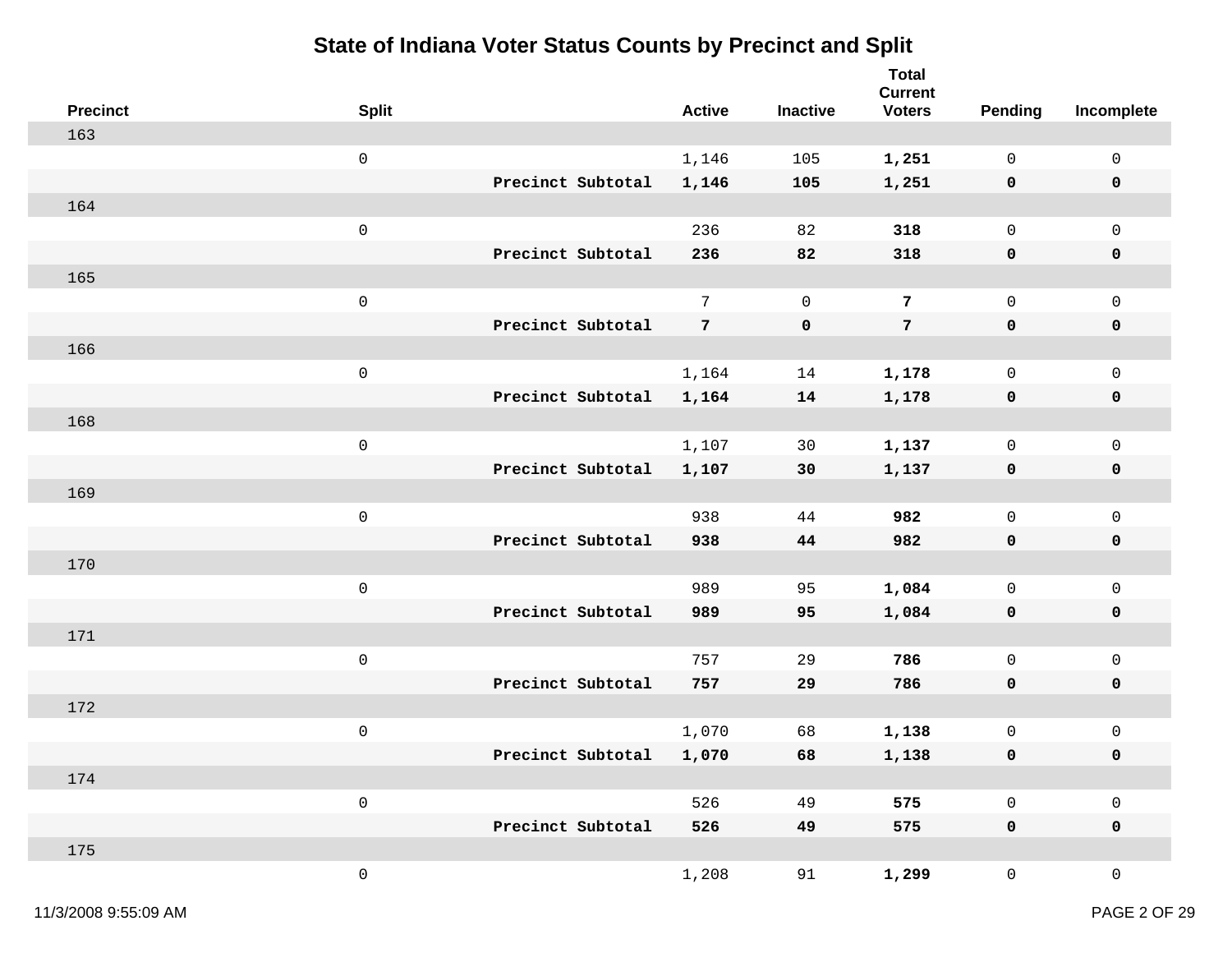| <b>Precinct</b> | <b>Split</b>        |                   | <b>Active</b> | <b>Inactive</b> | <b>Total</b><br><b>Current</b><br><b>Voters</b> | Pending             | Incomplete          |
|-----------------|---------------------|-------------------|---------------|-----------------|-------------------------------------------------|---------------------|---------------------|
|                 |                     | Precinct Subtotal | 1,208         | 91              | 1,299                                           | 0                   | $\mathbf 0$         |
| 176             |                     |                   |               |                 |                                                 |                     |                     |
|                 | $\mathsf{O}\xspace$ |                   | 852           | 33              | 885                                             | $\mathsf{O}$        | $\mathsf{O}\xspace$ |
|                 |                     | Precinct Subtotal | 852           | 33              | 885                                             | 0                   | $\mathbf 0$         |
| 177             |                     |                   |               |                 |                                                 |                     |                     |
|                 | $\mathsf{O}\xspace$ |                   | 758           | 25              | 783                                             | $\mathbf 0$         | $\mathsf{O}\xspace$ |
|                 |                     | Precinct Subtotal | 758           | 25              | 783                                             | $\mathbf 0$         | $\pmb{0}$           |
| 178             |                     |                   |               |                 |                                                 |                     |                     |
|                 | $\mathsf 0$         |                   | 1,026         | 25              | 1,051                                           | $\mathsf{O}$        | $\mathsf{O}$        |
|                 |                     | Precinct Subtotal | 1,026         | 25              | 1,051                                           | 0                   | 0                   |
| 179             |                     |                   |               |                 |                                                 |                     |                     |
|                 | $\mathbf 0$         |                   | 854           | 13              | 867                                             | $\mathbf 0$         | $\mathsf{O}\xspace$ |
|                 |                     | Precinct Subtotal | 854           | 13              | 867                                             | 0                   | 0                   |
| 180             |                     |                   |               |                 |                                                 |                     |                     |
|                 | $\mathsf{O}\xspace$ |                   | 929           | 59              | 988                                             | $\mathsf{O}\xspace$ | $\mathsf{O}\xspace$ |
|                 |                     | Precinct Subtotal | 929           | 59              | 988                                             | 0                   |                     |
| 181             |                     |                   |               |                 |                                                 |                     | 0                   |
|                 | $\mathsf 0$         |                   | 689           | 66              | 755                                             | $\mathbf 0$         | $\mathsf{O}\xspace$ |
|                 |                     | Precinct Subtotal |               |                 |                                                 |                     | $\mathbf 0$         |
| 183             |                     |                   | 689           | 66              | 755                                             | 0                   |                     |
|                 | $\mathsf 0$         |                   | 859           | 79              | 938                                             |                     |                     |
|                 |                     | Precinct Subtotal | 859           | 79              | 938                                             | $\mathbf 0$         | $\mathsf{O}$        |
| 184             |                     |                   |               |                 |                                                 | 0                   | $\mathbf 0$         |
|                 |                     |                   |               |                 | 823                                             |                     |                     |
|                 | $\mathbf 0$         |                   | 799           | 24              |                                                 | $\mathbf 0$         | $\mathbf 0$         |
| 185             |                     | Precinct Subtotal | 799           | 24              | 823                                             | 0                   | $\mathbf 0$         |
|                 |                     |                   |               |                 |                                                 |                     |                     |
|                 | $\mathsf{O}\xspace$ |                   | 954           | 52              | 1,006                                           | $\mathsf{O}\xspace$ | $\mathsf{O}\xspace$ |
|                 |                     | Precinct Subtotal | 954           | 52              | 1,006                                           | 0                   | $\mathbf 0$         |
| 186             |                     |                   |               |                 |                                                 |                     |                     |
|                 | $\mathsf{O}\xspace$ |                   | 1,296         | 79              | 1,375                                           | $\mathbf 0$         | $\mathsf{O}\xspace$ |
|                 |                     | Precinct Subtotal | 1,296         | 79              | 1,375                                           | 0                   | $\mathbf 0$         |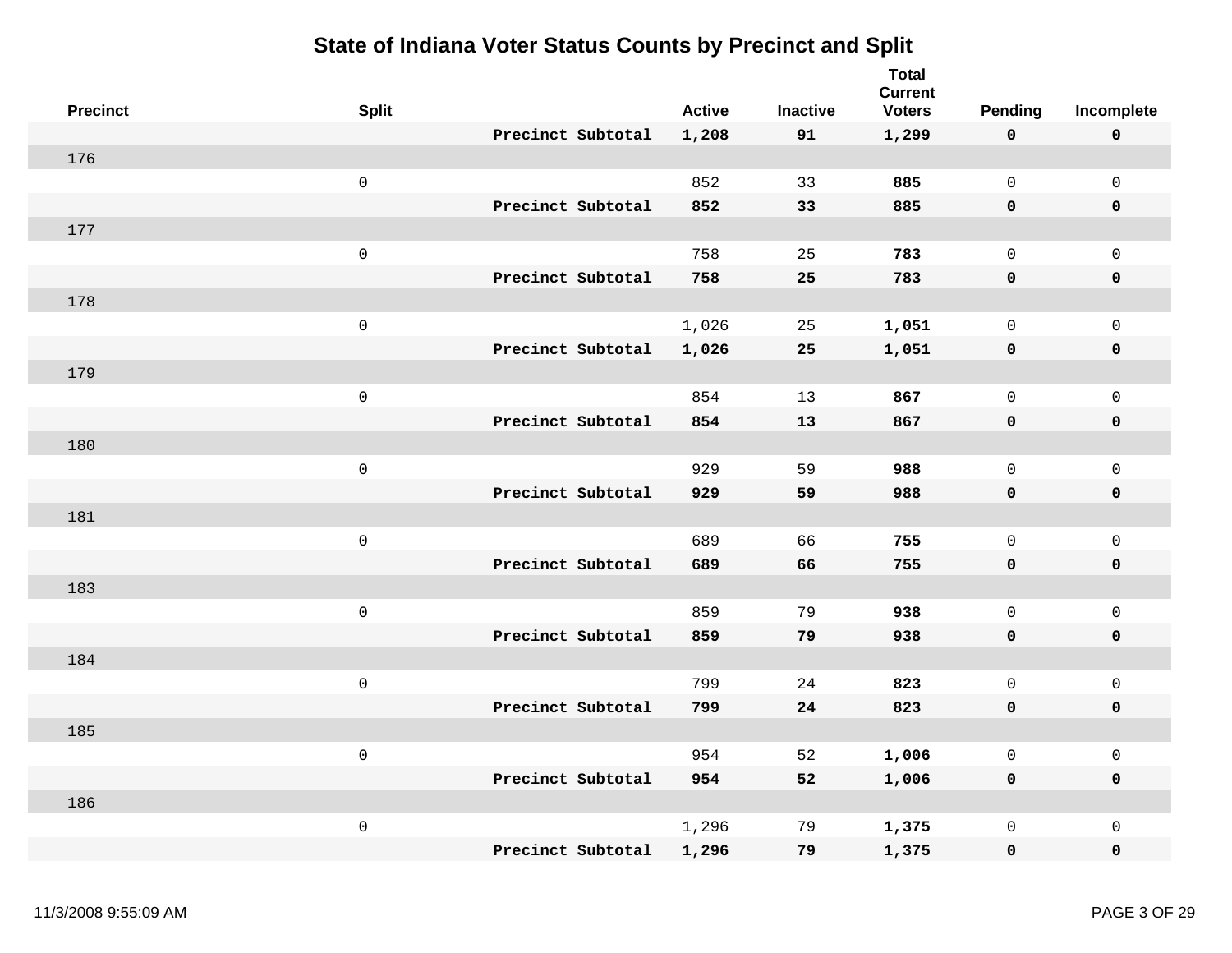| <b>Precinct</b> | <b>Split</b>        |                   | <b>Active</b> | <b>Inactive</b>         | <b>Total</b><br><b>Current</b><br><b>Voters</b> | <b>Pending</b>      | Incomplete          |
|-----------------|---------------------|-------------------|---------------|-------------------------|-------------------------------------------------|---------------------|---------------------|
| 187             |                     |                   |               |                         |                                                 |                     |                     |
|                 | $\mathbf 0$         |                   | 769           | 23                      | 792                                             | $\mathsf{O}\xspace$ | $\mathsf{O}\xspace$ |
|                 |                     | Precinct Subtotal | 769           | 23                      | 792                                             | 0                   | 0                   |
| 188             |                     |                   |               |                         |                                                 |                     |                     |
|                 | $\mathbf 0$         |                   | 871           | 30                      | 901                                             | $\mathsf{O}$        | $\mathsf{O}\xspace$ |
|                 |                     | Precinct Subtotal | 871           | 30                      | 901                                             | 0                   | $\mathbf 0$         |
| 189             |                     |                   |               |                         |                                                 |                     |                     |
|                 | $\mathbf 0$         |                   | 1,047         | 20                      | 1,067                                           | 0                   | $\mathsf{O}\xspace$ |
|                 |                     | Precinct Subtotal | 1,047         | 20                      | 1,067                                           | 0                   | $\mathbf 0$         |
| 190             |                     |                   |               |                         |                                                 |                     |                     |
|                 | $\mathsf 0$         |                   | 1,380         | 26                      | 1,406                                           | $\mathsf{O}\xspace$ | $\mathsf 0$         |
|                 |                     | Precinct Subtotal | 1,380         | 26                      | 1,406                                           | 0                   | 0                   |
| 192             |                     |                   |               |                         |                                                 |                     |                     |
|                 | $\mathbf 0$         |                   | 832           | 4                       | 836                                             | 0                   | $\mathsf 0$         |
|                 |                     | Precinct Subtotal | 832           | $\overline{\mathbf{4}}$ | 836                                             | 0                   | $\mathbf 0$         |
| 193             |                     |                   |               |                         |                                                 |                     |                     |
|                 | $\mathbf 0$         |                   | 99            | 8                       | 107                                             | $\mathsf{O}$        | $\mathsf 0$         |
|                 |                     | Precinct Subtotal | 99            | 8                       | 107                                             | 0                   | $\mathbf 0$         |
| 194             |                     |                   |               |                         |                                                 |                     |                     |
|                 | $\mathsf 0$         |                   | 1,158         | 61                      | 1,219                                           | $\mathsf{O}\xspace$ | $\mathsf{O}\xspace$ |
|                 |                     | Precinct Subtotal | 1,158         | 61                      | 1,219                                           | 0                   | $\pmb{0}$           |
| 195             |                     |                   |               |                         |                                                 |                     |                     |
|                 | $\mathsf 0$         |                   | 1,131         | 128                     | 1,259                                           | $\mathsf{O}$        | $\mathsf 0$         |
|                 |                     | Precinct Subtotal | 1,131         | 128                     | 1,259                                           | 0                   | $\mathbf 0$         |
| 203             |                     |                   |               |                         |                                                 |                     |                     |
|                 | $\mathsf 0$         |                   | 942           | 136                     | 1,078                                           | 0                   | $\mathsf 0$         |
|                 |                     | Precinct Subtotal | 942           | 136                     | 1,078                                           | 0                   | 0                   |
| 204             |                     |                   |               |                         |                                                 |                     |                     |
|                 | $\mathsf 0$         |                   | 1,052         | 165                     | 1,217                                           | $\mathsf{O}\xspace$ | $\mathsf 0$         |
|                 |                     | Precinct Subtotal | 1,052         | 165                     | 1,217                                           | $\mathbf 0$         | $\mathbf 0$         |
| 205             |                     |                   |               |                         |                                                 |                     |                     |
|                 | $\mathsf{O}\xspace$ |                   | 729           | 111                     | 840                                             | $\overline{0}$      | $\mathsf{O}\xspace$ |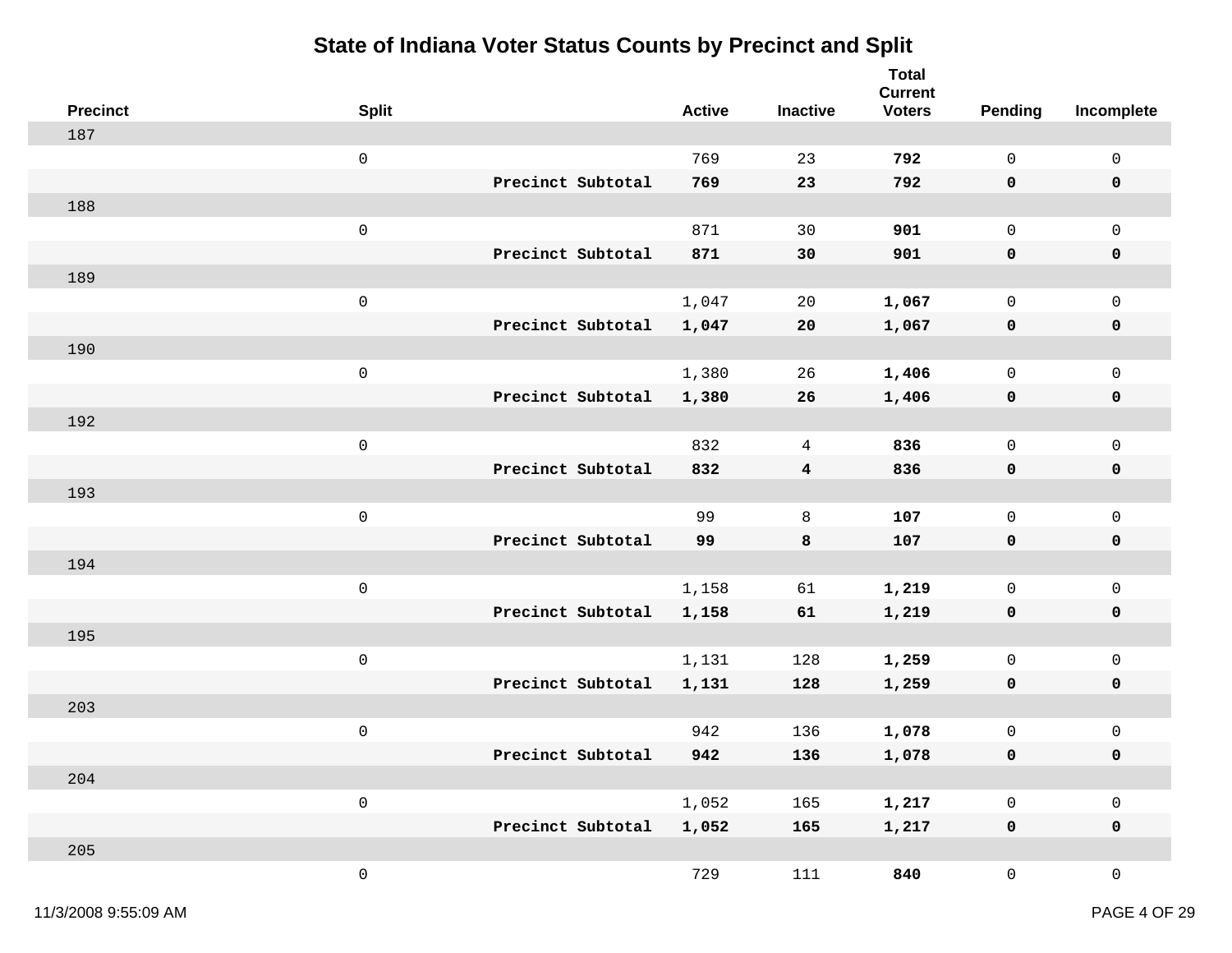| <b>Precinct</b> | <b>Split</b>        |                   | <b>Active</b> | <b>Inactive</b> | <b>Total</b><br><b>Current</b><br><b>Voters</b> | Pending             | Incomplete          |
|-----------------|---------------------|-------------------|---------------|-----------------|-------------------------------------------------|---------------------|---------------------|
|                 |                     | Precinct Subtotal | 729           | 111             | 840                                             | $\mathbf 0$         | $\mathbf 0$         |
| 207             |                     |                   |               |                 |                                                 |                     |                     |
|                 | $\mathsf{O}\xspace$ |                   | 1,220         | 116             | 1,336                                           | $\mathsf{O}$        | $\mathsf{O}\xspace$ |
|                 |                     | Precinct Subtotal | 1,220         | 116             | 1,336                                           | 0                   | 0                   |
| 209             |                     |                   |               |                 |                                                 |                     |                     |
|                 | $\mathsf{O}\xspace$ |                   | 544           | 76              | 620                                             | $\mathbf 0$         | $\mathsf{O}$        |
|                 |                     | Precinct Subtotal | 544           | 76              | 620                                             | $\mathbf 0$         | $\mathbf 0$         |
| 210             |                     |                   |               |                 |                                                 |                     |                     |
|                 | $\mathsf{O}\xspace$ |                   | 871           | 144             | 1,015                                           | $\mathbf 0$         | $\mathsf{O}$        |
|                 |                     | Precinct Subtotal | 871           | 144             | 1,015                                           | 0                   | $\mathbf 0$         |
| 211             |                     |                   |               |                 |                                                 |                     |                     |
|                 | $\mathsf{O}\xspace$ |                   | 1,186         | 119             | 1,305                                           | $\mathsf{O}$        | $\mathsf{O}\xspace$ |
|                 |                     | Precinct Subtotal | 1,186         | 119             | 1,305                                           | 0                   | $\pmb{0}$           |
| 213             |                     |                   |               |                 |                                                 |                     |                     |
|                 | $\mathsf{O}\xspace$ |                   | 1,183         | 491             | 1,674                                           | $\mathsf{O}\xspace$ | $\mathsf{O}\xspace$ |
|                 |                     | Precinct Subtotal | 1,183         | 491             | 1,674                                           | $\mathbf 0$         | $\pmb{0}$           |
| 214             |                     |                   |               |                 |                                                 |                     |                     |
|                 | $\mathsf{O}\xspace$ |                   | 517           | 251             | 768                                             | $\mathsf{O}\xspace$ | $\mathsf{O}\xspace$ |
|                 |                     | Precinct Subtotal | 517           | 251             | 768                                             | $\mathbf 0$         | $\mathbf 0$         |
| 217             |                     |                   |               |                 |                                                 |                     |                     |
|                 | $\mathsf{O}\xspace$ |                   | 1,197         | 250             | 1,447                                           | $\mathbf 0$         | $\mathsf{O}$        |
|                 |                     | Precinct Subtotal | 1,197         | 250             | 1,447                                           | $\mathbf 0$         | $\mathbf 0$         |
| 218             |                     |                   |               |                 |                                                 |                     |                     |
|                 | $\mathsf{O}\xspace$ |                   | 896           | 90              | 986                                             | $\mathsf{O}$        | $\mathsf{O}\xspace$ |
|                 |                     | Precinct Subtotal | 896           | 90              | 986                                             | 0                   | 0                   |
| 255             |                     |                   |               |                 |                                                 |                     |                     |
|                 | $\mathsf{O}\xspace$ |                   | 954           | 20              | 974                                             | $\mathsf{O}\xspace$ | $\mathsf{O}\xspace$ |
|                 |                     | Precinct Subtotal | 954           | 20              | 974                                             | $\mathbf 0$         | $\mathbf 0$         |
| 256             |                     |                   |               |                 |                                                 |                     |                     |
|                 | $\mathsf{O}\xspace$ |                   | 972           | 39              | 1,011                                           | $\mathsf{O}\xspace$ | $\mathsf{O}\xspace$ |
|                 |                     | Precinct Subtotal | 972           | 39              | 1,011                                           | 0                   | 0                   |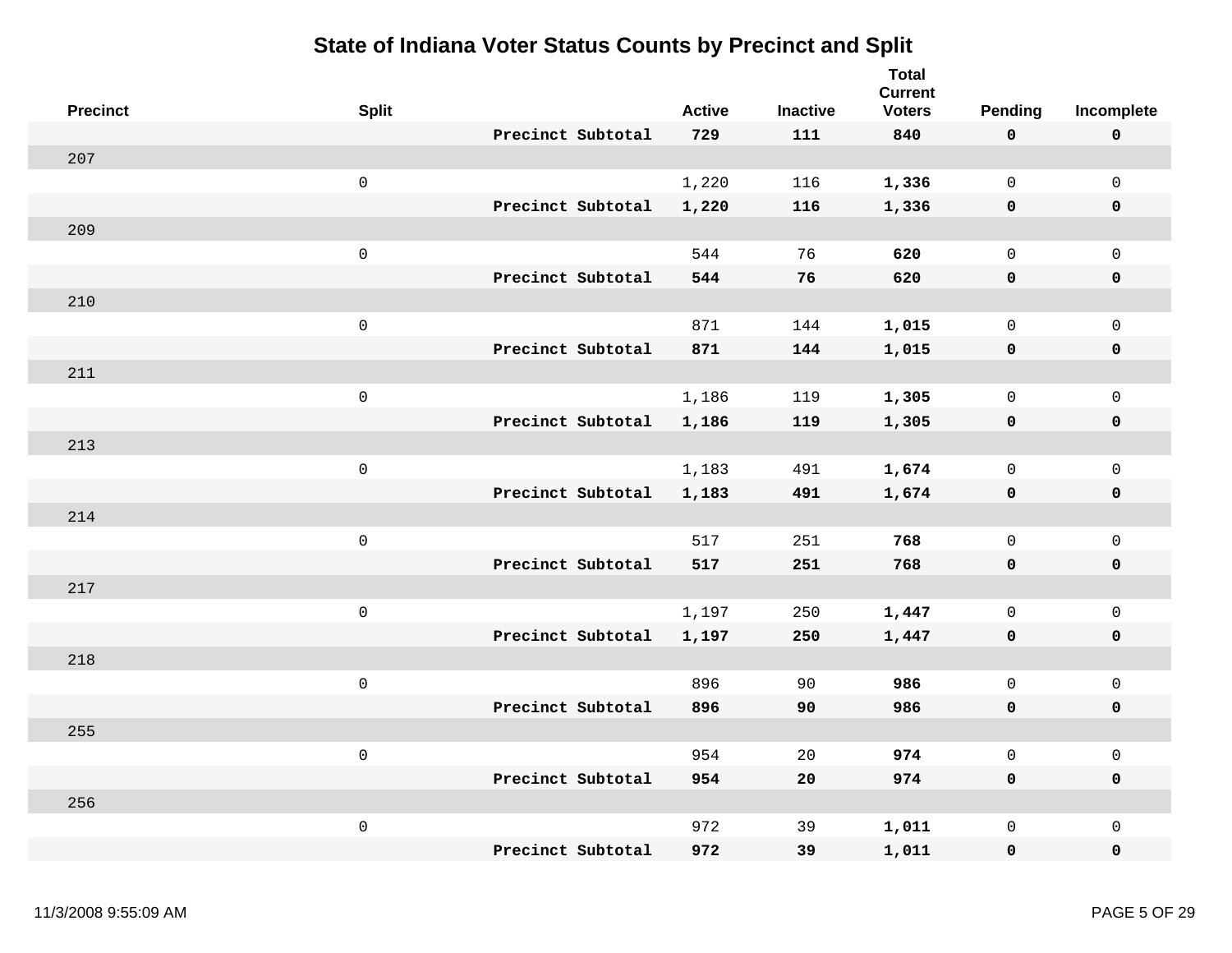| <b>Precinct</b> | <b>Split</b>        |                   |                   | <b>Active</b> | <b>Inactive</b> | <b>Total</b><br><b>Current</b><br><b>Voters</b> | <b>Pending</b>      | Incomplete                 |
|-----------------|---------------------|-------------------|-------------------|---------------|-----------------|-------------------------------------------------|---------------------|----------------------------|
| 257             |                     |                   |                   |               |                 |                                                 |                     |                            |
|                 | $\mathsf{O}\xspace$ |                   |                   | 802           | 76              | 878                                             | $\mathsf{O}$        | $\mathsf 0$                |
|                 |                     |                   | Precinct Subtotal | 802           | 76              | 878                                             | 0                   | $\pmb{0}$                  |
| 258             |                     |                   |                   |               |                 |                                                 |                     |                            |
|                 | $\mathsf{O}\xspace$ |                   |                   | 673           | 31              | 704                                             | $\mathsf{O}$        | $\mathsf{O}\xspace$        |
|                 |                     |                   | Precinct Subtotal | 673           | 31              | 704                                             | 0                   | $\mathbf 0$                |
| 259             |                     |                   |                   |               |                 |                                                 |                     |                            |
|                 | $\mathsf{O}\xspace$ |                   |                   | 640           | 5               | 645                                             | 0                   | $\mathsf{O}\xspace$        |
|                 |                     |                   | Precinct Subtotal | 640           | 5               | 645                                             | 0                   | $\mathbf 0$                |
| 260             |                     |                   |                   |               |                 |                                                 |                     |                            |
|                 | $\mathsf{O}\xspace$ |                   |                   | 917           | 405             | 1,322                                           | $\mathsf{O}$        | $\mathsf 0$                |
|                 |                     |                   | Precinct Subtotal | 917           | 405             | 1,322                                           | 0                   | $\pmb{0}$                  |
| 261             |                     |                   |                   |               |                 |                                                 |                     |                            |
|                 | $\mathsf{O}\xspace$ |                   |                   | 782           | 74              | 856                                             | 0                   | $\mathsf 0$                |
|                 |                     | Precinct Subtotal |                   | 782           | 74              | 856                                             | 0                   | $\mathbf 0$                |
| 263             |                     |                   |                   |               |                 |                                                 |                     |                            |
|                 | $\mathsf{O}\xspace$ |                   |                   | 462           | 47              | 509                                             | $\mathsf{O}$        | $\mathsf{O}\xspace$        |
|                 |                     | Precinct Subtotal |                   | 462           | 47              | 509                                             | 0                   | $\mathbf 0$                |
| 270             |                     |                   |                   |               |                 |                                                 |                     |                            |
|                 | $\mathsf{O}\xspace$ |                   |                   | 598           | 29              | 627                                             | $\mathsf{O}\xspace$ | $\mathsf 0$                |
|                 |                     |                   | Precinct Subtotal | 598           | 29              | 627                                             | 0                   | $\pmb{0}$                  |
| 285             |                     |                   |                   |               |                 |                                                 |                     |                            |
|                 | $\mathsf{O}\xspace$ |                   |                   | 588           | 62              | 650                                             | $\mathsf{O}$        | $\mathsf{O}\xspace$        |
|                 |                     |                   | Precinct Subtotal | 588           | 62              | 650                                             | 0                   | $\mathbf 0$                |
| 286             |                     |                   |                   |               |                 |                                                 |                     |                            |
|                 | $\mathsf{O}\xspace$ |                   | Precinct Subtotal | 961           | 97              | 1,058                                           | 0                   | $\mathsf 0$                |
|                 |                     |                   |                   | 961           | 97              | 1,058                                           | 0                   | 0                          |
| 287             | $\mathsf{O}\xspace$ |                   |                   | 988           | 65              |                                                 | $\mathsf{O}\xspace$ |                            |
|                 |                     |                   | Precinct Subtotal | 988           | 65              | 1,053<br>1,053                                  | $\mathbf 0$         | $\mathsf 0$<br>$\mathbf 0$ |
| 288             |                     |                   |                   |               |                 |                                                 |                     |                            |
|                 | $\mathsf{O}\xspace$ |                   |                   | 923           | 59              | 982                                             | $\overline{0}$      | $\mathsf{O}\xspace$        |
|                 |                     |                   |                   |               |                 |                                                 |                     |                            |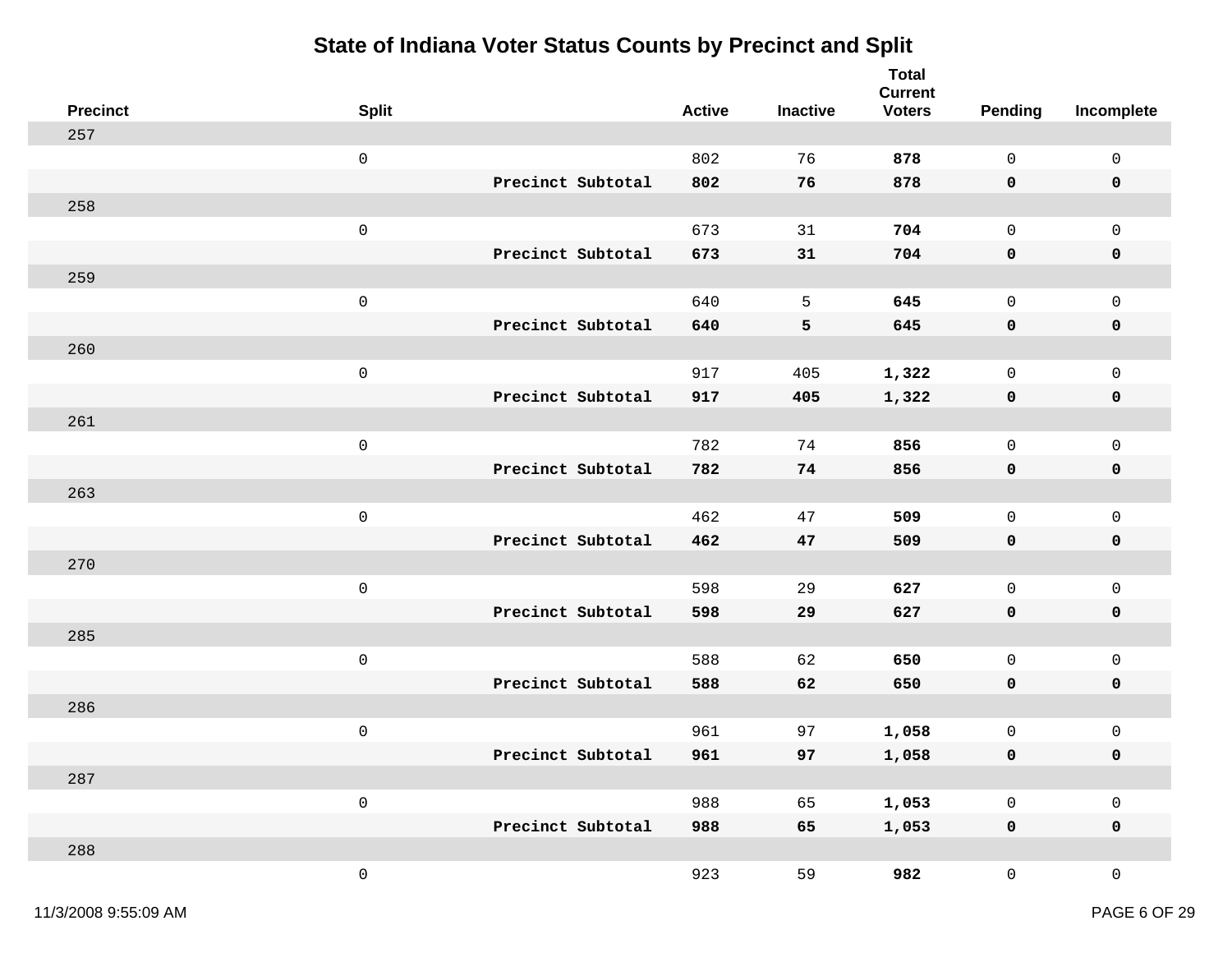| <b>Precinct</b> | <b>Split</b>        |                   | <b>Active</b> | <b>Inactive</b> | <b>Total</b><br><b>Current</b><br><b>Voters</b> | Pending             | Incomplete          |
|-----------------|---------------------|-------------------|---------------|-----------------|-------------------------------------------------|---------------------|---------------------|
|                 |                     | Precinct Subtotal | 923           | 59              | 982                                             | $\mathbf 0$         | $\pmb{0}$           |
| 289             |                     |                   |               |                 |                                                 |                     |                     |
|                 | $\mathsf{O}\xspace$ |                   | 1,200         | 109             | 1,309                                           | $\mathsf{O}$        | $\mathsf 0$         |
|                 |                     | Precinct Subtotal | 1,200         | 109             | 1,309                                           | $\mathbf 0$         | $\mathbf 0$         |
| 290             |                     |                   |               |                 |                                                 |                     |                     |
|                 | $\mathsf{O}\xspace$ |                   | 1,274         | 115             | 1,389                                           | $\mathbf 0$         | $\mathsf{O}\xspace$ |
|                 |                     | Precinct Subtotal | 1,274         | 115             | 1,389                                           | $\mathbf 0$         | $\mathbf 0$         |
| 291             |                     |                   |               |                 |                                                 |                     |                     |
|                 | $\mathsf{O}\xspace$ |                   | 622           | 78              | 700                                             | $\mathbf 0$         | $\mathbf 0$         |
|                 |                     | Precinct Subtotal | 622           | 78              | 700                                             | $\mathbf 0$         | $\mathbf 0$         |
| 292             |                     |                   |               |                 |                                                 |                     |                     |
|                 | $\mathsf{O}\xspace$ |                   | 998           | 301             | 1,299                                           | 0                   | $\mathsf{O}\xspace$ |
|                 |                     | Precinct Subtotal | 998           | 301             | 1,299                                           | $\mathbf 0$         | $\pmb{0}$           |
| 293             |                     |                   |               |                 |                                                 |                     |                     |
|                 | $\mathsf{O}\xspace$ |                   | 1,027         | 134             | 1,161                                           | $\mathsf{O}$        | $\mathsf 0$         |
|                 |                     | Precinct Subtotal | 1,027         | 134             | 1,161                                           | $\mathbf 0$         | $\pmb{0}$           |
| 296             |                     |                   |               |                 |                                                 |                     |                     |
|                 | $\mathsf{O}\xspace$ |                   | 654           | 263             | 917                                             | $\mathbf 0$         | $\mathsf 0$         |
|                 |                     | Precinct Subtotal | 654           | 263             | 917                                             | $\mathbf 0$         | $\mathbf 0$         |
| 297             |                     |                   |               |                 |                                                 |                     |                     |
|                 | $\mathsf{O}\xspace$ |                   | 874           | 179             | 1,053                                           | $\mathsf{O}$        | $\mathsf 0$         |
|                 |                     | Precinct Subtotal | 874           | 179             | 1,053                                           | $\mathbf 0$         | $\mathbf 0$         |
| 298             |                     |                   |               |                 |                                                 |                     |                     |
|                 | $\mathsf{O}\xspace$ |                   | 540           | 73              | 613                                             | $\mathsf{O}$        | $\mathsf 0$         |
|                 |                     | Precinct Subtotal | 540           | 73              | 613                                             | $\mathbf 0$         | $\pmb{0}$           |
| 299             |                     |                   |               |                 |                                                 |                     |                     |
|                 | $\mathsf{O}\xspace$ |                   | 452           | 25              | 477                                             | $\mathsf{O}\xspace$ | $\mathsf 0$         |
|                 |                     | Precinct Subtotal | 452           | 25              | 477                                             | $\mathbf 0$         | $\mathbf 0$         |
| 303             |                     |                   |               |                 |                                                 |                     |                     |
|                 | $\mathsf{O}\xspace$ |                   | 389           | 18              | 407                                             | $\mathsf{O}$        | $\mathsf 0$         |
|                 |                     | Precinct Subtotal | 389           | 18              | 407                                             | $\mathbf 0$         | $\mathbf 0$         |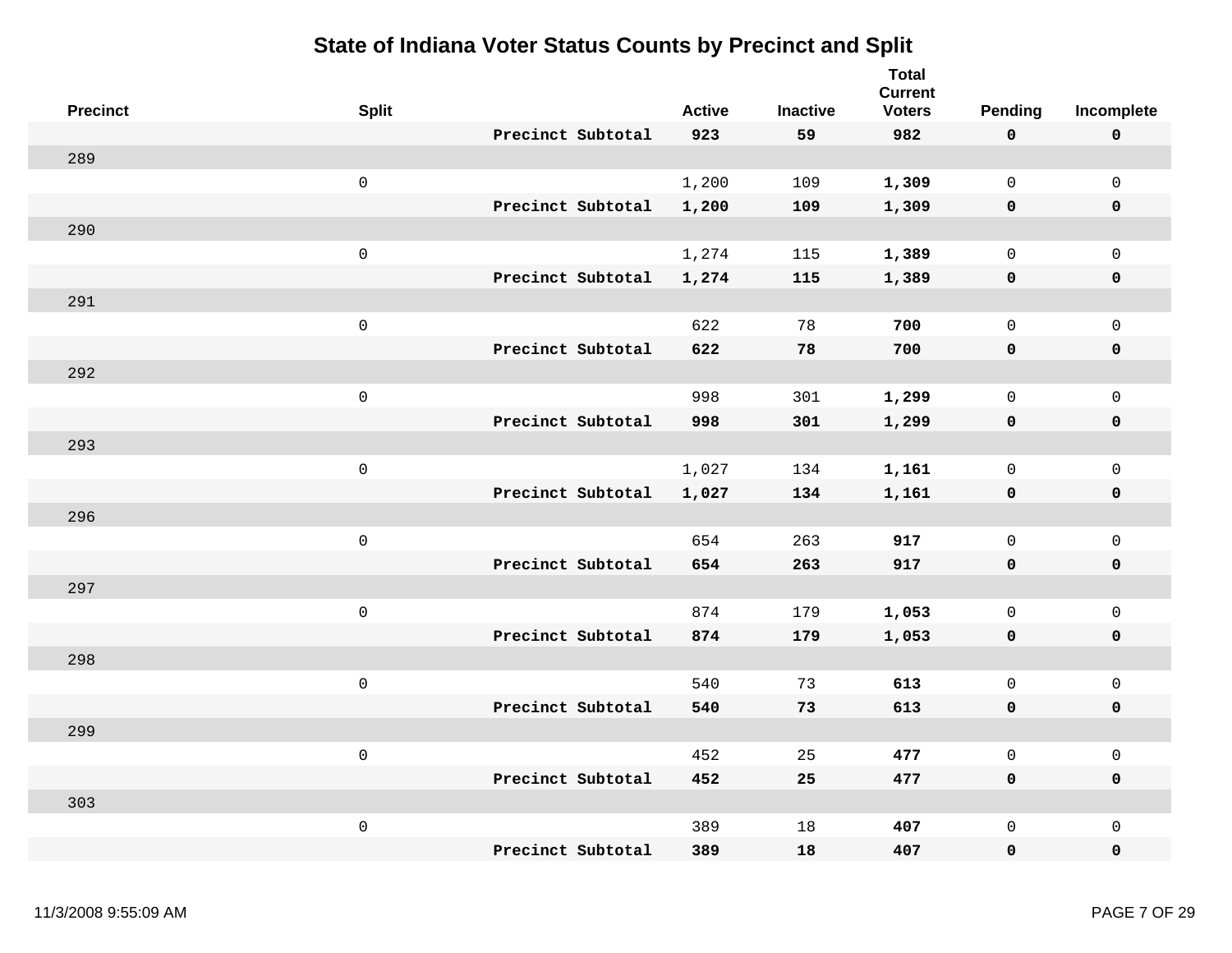| <b>Precinct</b> | <b>Split</b>        |                   | <b>Active</b>  | Inactive | <b>Total</b><br><b>Current</b><br><b>Voters</b> | Pending             | Incomplete          |
|-----------------|---------------------|-------------------|----------------|----------|-------------------------------------------------|---------------------|---------------------|
| 304             |                     |                   |                |          |                                                 |                     |                     |
|                 | $\mathbf 0$         |                   | 667            | 203      | 870                                             | $\mathsf{O}$        | $\mathsf 0$         |
|                 |                     | Precinct Subtotal | 667            | 203      | 870                                             | $\mathbf 0$         | 0                   |
| 305             |                     |                   |                |          |                                                 |                     |                     |
|                 | $\mathbf 0$         |                   | 520            | 109      | 629                                             | $\mathsf{O}$        | $\mathsf{O}$        |
|                 |                     | Precinct Subtotal | 520            | 109      | 629                                             | $\mathbf 0$         | $\mathbf 0$         |
| 306             |                     |                   |                |          |                                                 |                     |                     |
|                 | $\mathbf 0$         |                   | 751            | 44       | 795                                             | $\mathbf 0$         | $\mathsf{O}$        |
|                 |                     | Precinct Subtotal | 751            | 44       | 795                                             | 0                   | 0                   |
| 307             |                     |                   |                |          |                                                 |                     |                     |
|                 | $\mathsf{O}\xspace$ |                   | 812            | 26       | 838                                             | $\mathsf{O}$        | $\mathsf{O}\xspace$ |
|                 |                     | Precinct Subtotal | 812            | 26       | 838                                             | 0                   | 0                   |
| 308             |                     |                   |                |          |                                                 |                     |                     |
|                 | $\mathsf 0$         |                   | 738            | 15       | 753                                             | $\mathsf{O}$        | $\mathsf 0$         |
|                 |                     | Precinct Subtotal | 738            | 15       | 753                                             | 0                   | 0                   |
| 309             |                     |                   |                |          |                                                 |                     |                     |
|                 | $\mathsf 0$         |                   | 1,054          | 112      | 1,166                                           | $\mathbf 0$         | $\mathsf 0$         |
|                 |                     | Precinct Subtotal | 1,054          | 112      | 1,166                                           | $\mathbf 0$         | 0                   |
| 310             |                     |                   |                |          |                                                 |                     |                     |
|                 | $\mathsf{O}\xspace$ |                   | 945            | 131      | 1,076                                           | $\mathsf{O}\xspace$ | $\mathsf 0$         |
|                 |                     | Precinct Subtotal | 945            | 131      | 1,076                                           | $\mathbf 0$         | 0                   |
| 311             |                     |                   |                |          |                                                 |                     |                     |
|                 | $\mathsf{O}\xspace$ |                   | 986            | 42       | 1,028                                           | $\mathsf{O}$        | $\mathsf{O}\xspace$ |
| 312             |                     | Precinct Subtotal | 986            | 42       | 1,028                                           | $\mathbf 0$         | $\mathbf 0$         |
|                 | $\mathsf 0$         |                   |                |          |                                                 |                     |                     |
|                 |                     | Precinct Subtotal | 1,045<br>1,045 | 83<br>83 | 1,128<br>1,128                                  | 0<br>0              | $\mathsf 0$<br>0    |
| 313             |                     |                   |                |          |                                                 |                     |                     |
|                 | $\mathsf{O}\xspace$ |                   | 686            | 118      | 804                                             | $\mathsf{O}\xspace$ | $\mathsf 0$         |
|                 |                     | Precinct Subtotal | 686            | 118      | 804                                             | $\mathbf 0$         | $\mathbf 0$         |
| 314             |                     |                   |                |          |                                                 |                     |                     |
|                 | $\mathsf{O}\xspace$ |                   | 1,060          | 243      | 1,303                                           | $\mathsf{O}$        | $\mathsf{O}\xspace$ |
|                 |                     |                   |                |          |                                                 |                     |                     |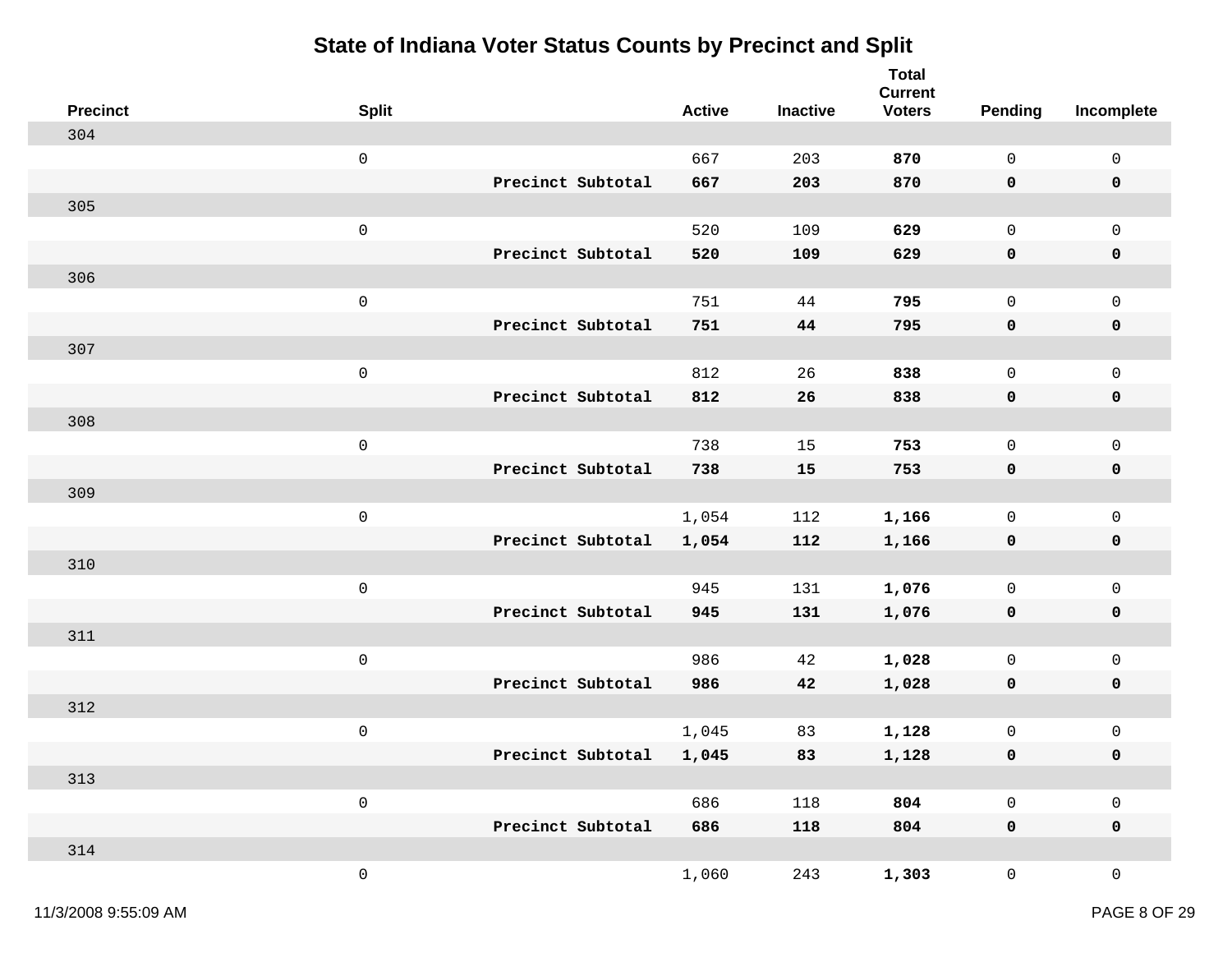| <b>Precinct</b> | <b>Split</b>        |                   | <b>Active</b> | <b>Inactive</b> | <b>Total</b><br><b>Current</b><br><b>Voters</b> | <b>Pending</b>      | Incomplete          |
|-----------------|---------------------|-------------------|---------------|-----------------|-------------------------------------------------|---------------------|---------------------|
|                 |                     | Precinct Subtotal | 1,060         | 243             | 1,303                                           | $\mathbf 0$         | 0                   |
| 315             |                     |                   |               |                 |                                                 |                     |                     |
|                 | $\mathsf 0$         |                   | 939           | 177             | 1,116                                           | $\mathsf{O}\xspace$ | $\mathsf{O}\xspace$ |
|                 |                     | Precinct Subtotal | 939           | 177             | 1,116                                           | $\mathbf 0$         | $\mathbf 0$         |
| 316             |                     |                   |               |                 |                                                 |                     |                     |
|                 | $\mathsf{O}\xspace$ |                   | 955           | 52              | 1,007                                           | $\overline{0}$      | $\mathsf{O}\xspace$ |
|                 |                     | Precinct Subtotal | 955           | 52              | 1,007                                           | $\mathbf 0$         | $\mathbf 0$         |
| 317             |                     |                   |               |                 |                                                 |                     |                     |
|                 | $\mathsf 0$         |                   | 332           | 15              | 347                                             | $\mathsf{O}\xspace$ | $\mathsf{O}\xspace$ |
|                 |                     | Precinct Subtotal | 332           | 15              | 347                                             | $\pmb{0}$           | $\pmb{0}$           |
| 318             |                     |                   |               |                 |                                                 |                     |                     |
|                 | $\mathsf{O}\xspace$ |                   | 1,350         | 130             | 1,480                                           | $\mathsf{O}$        | $\mathsf{O}$        |
|                 |                     | Precinct Subtotal | 1,350         | 130             | 1,480                                           | $\mathbf 0$         | 0                   |
| 319             |                     |                   |               |                 |                                                 |                     |                     |
|                 | $\mathsf{O}\xspace$ |                   | 302           | 18              | 320                                             | $\mathsf{O}\xspace$ | $\mathsf{O}\xspace$ |
|                 |                     | Precinct Subtotal | 302           | 18              | 320                                             | $\mathbf 0$         | 0                   |
| 320             |                     |                   |               |                 |                                                 |                     |                     |
|                 | $\mathsf{O}$        |                   | 946           | 90              | 1,036                                           | $\mathbf 0$         | $\mathsf{O}\xspace$ |
|                 |                     | Precinct Subtotal | 946           | 90              | 1,036                                           | $\mathbf 0$         | $\mathbf 0$         |
| 321             |                     |                   |               |                 |                                                 |                     |                     |
|                 | $\mathsf 0$         |                   | 1,312         | 23              | 1,335                                           | $\mathsf{O}\xspace$ | $\mathsf{O}\xspace$ |
|                 |                     | Precinct Subtotal | 1,312         | 23              | 1,335                                           | 0                   | $\mathbf 0$         |
| 322             |                     |                   |               |                 |                                                 |                     |                     |
|                 | $\mathsf{O}\xspace$ |                   | 982           | 163             | 1,145                                           | $\mathsf{O}$        | $\mathsf{O}\xspace$ |
|                 |                     | Precinct Subtotal | 982           | 163             | 1,145                                           | $\mathbf 0$         | 0                   |
| 323             |                     |                   |               |                 |                                                 |                     |                     |
|                 | $\mathsf{O}\xspace$ |                   | 922           | 52              | 974                                             | $\mathsf 0$         | $\mathsf{O}\xspace$ |
|                 |                     | Precinct Subtotal | 922           | 52              | 974                                             | $\mathbf 0$         | $\mathbf 0$         |
| 324             |                     |                   |               |                 |                                                 |                     |                     |
|                 | $\mathsf{O}\xspace$ |                   | 1,355         | 217             | 1,572                                           | $\mathsf 0$         | $\mathsf{O}\xspace$ |
|                 |                     | Precinct Subtotal | 1,355         | 217             | 1,572                                           | $\mathbf 0$         | 0                   |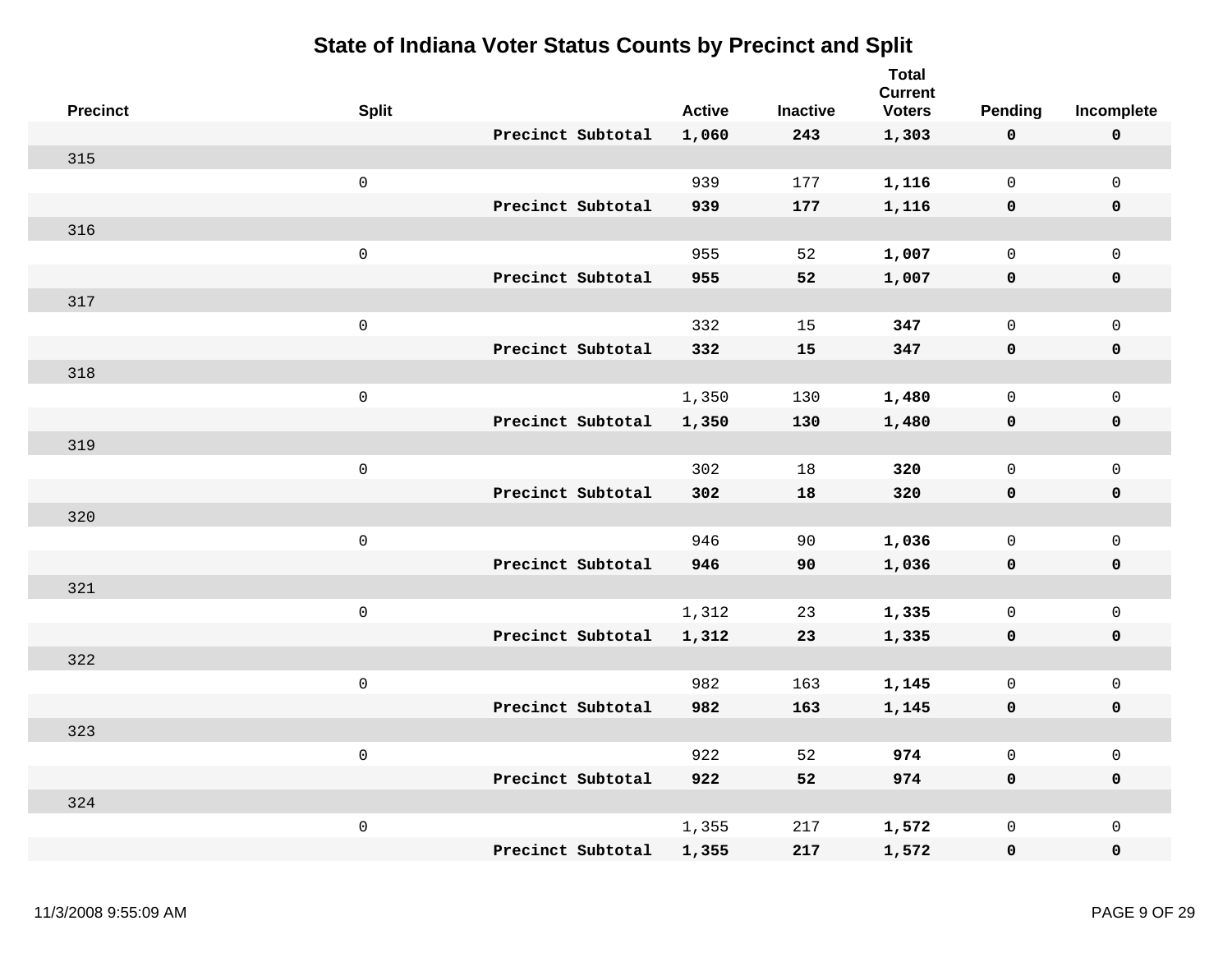| <b>Precinct</b> | <b>Split</b>        |                   | <b>Active</b> | <b>Inactive</b> | <b>Total</b><br><b>Current</b><br><b>Voters</b> | <b>Pending</b>      | Incomplete          |
|-----------------|---------------------|-------------------|---------------|-----------------|-------------------------------------------------|---------------------|---------------------|
| 354             |                     |                   |               |                 |                                                 |                     |                     |
|                 | $\mathsf{O}\xspace$ |                   | 1,240         | 152             | 1,392                                           | $\mathsf{O}$        | $\mathsf{O}\xspace$ |
|                 |                     | Precinct Subtotal | 1,240         | 152             | 1,392                                           | 0                   | 0                   |
| 359             |                     |                   |               |                 |                                                 |                     |                     |
|                 | $\mathsf{O}\xspace$ |                   | 888           | 221             | 1,109                                           | $\mathsf{O}$        | $\mathsf 0$         |
|                 |                     | Precinct Subtotal | 888           | 221             | 1,109                                           | $\mathbf 0$         | $\mathbf 0$         |
| 360             |                     |                   |               |                 |                                                 |                     |                     |
|                 | $\mathsf{O}\xspace$ |                   | 1,074         | 113             | 1,187                                           | $\mathsf{O}$        | $\mathsf{O}$        |
|                 |                     | Precinct Subtotal | 1,074         | 113             | 1,187                                           | 0                   | 0                   |
| 364             |                     |                   |               |                 |                                                 |                     |                     |
|                 | $\mathsf{O}\xspace$ |                   | 605           | 28              | 633                                             | $\mathsf 0$         | $\mathsf 0$         |
|                 |                     | Precinct Subtotal | 605           | 28              | 633                                             | 0                   | 0                   |
| 365             |                     |                   |               |                 |                                                 |                     |                     |
|                 | $\mathsf{O}\xspace$ |                   | 704           | 214             | 918                                             | $\mathsf{O}$        | $\mathsf 0$         |
|                 |                     | Precinct Subtotal | 704           | 214             | 918                                             | $\mathbf 0$         | $\mathbf 0$         |
| 366             |                     |                   |               |                 |                                                 |                     |                     |
|                 | $\mathsf{O}\xspace$ |                   | 962           | 27              | 989                                             | $\mathbf 0$         | $\mathsf 0$         |
|                 |                     | Precinct Subtotal | 962           | 27              | 989                                             | 0                   | 0                   |
| 367             |                     |                   |               |                 |                                                 |                     |                     |
|                 | $\mathsf{O}\xspace$ |                   | 801           | 44              | 845                                             | $\mathsf{O}$        | $\mathsf{O}\xspace$ |
|                 |                     | Precinct Subtotal | 801           | 44              | 845                                             | 0                   | 0                   |
| 368             |                     |                   |               |                 |                                                 |                     |                     |
|                 | $\mathsf{O}\xspace$ |                   | 1,118         | 96              | 1,214                                           | 0                   | $\mathsf 0$         |
|                 |                     | Precinct Subtotal | 1,118         | 96              | 1,214                                           | $\mathbf 0$         | 0                   |
| 369             |                     |                   |               |                 |                                                 |                     |                     |
|                 | $\mathsf{O}\xspace$ |                   | 600           | 182             | 782                                             | $\mathsf{O}\xspace$ | $\mathsf{O}$        |
|                 |                     | Precinct Subtotal | 600           | 182             | 782                                             | 0                   | 0                   |
| 370             |                     |                   |               |                 |                                                 |                     |                     |
|                 | $\mathsf{O}\xspace$ |                   | 986           | $71\,$          | 1,057                                           | $\mathsf{O}\xspace$ | $\mathsf{O}\xspace$ |
|                 |                     | Precinct Subtotal | 986           | $71\,$          | 1,057                                           | $\mathbf 0$         | $\mathbf 0$         |
| 371             |                     |                   |               |                 |                                                 |                     |                     |
|                 | $\mathsf{O}\xspace$ |                   | 1,493         | 56              | 1,549                                           | $\mathsf{O}$        | $\mathsf{O}\xspace$ |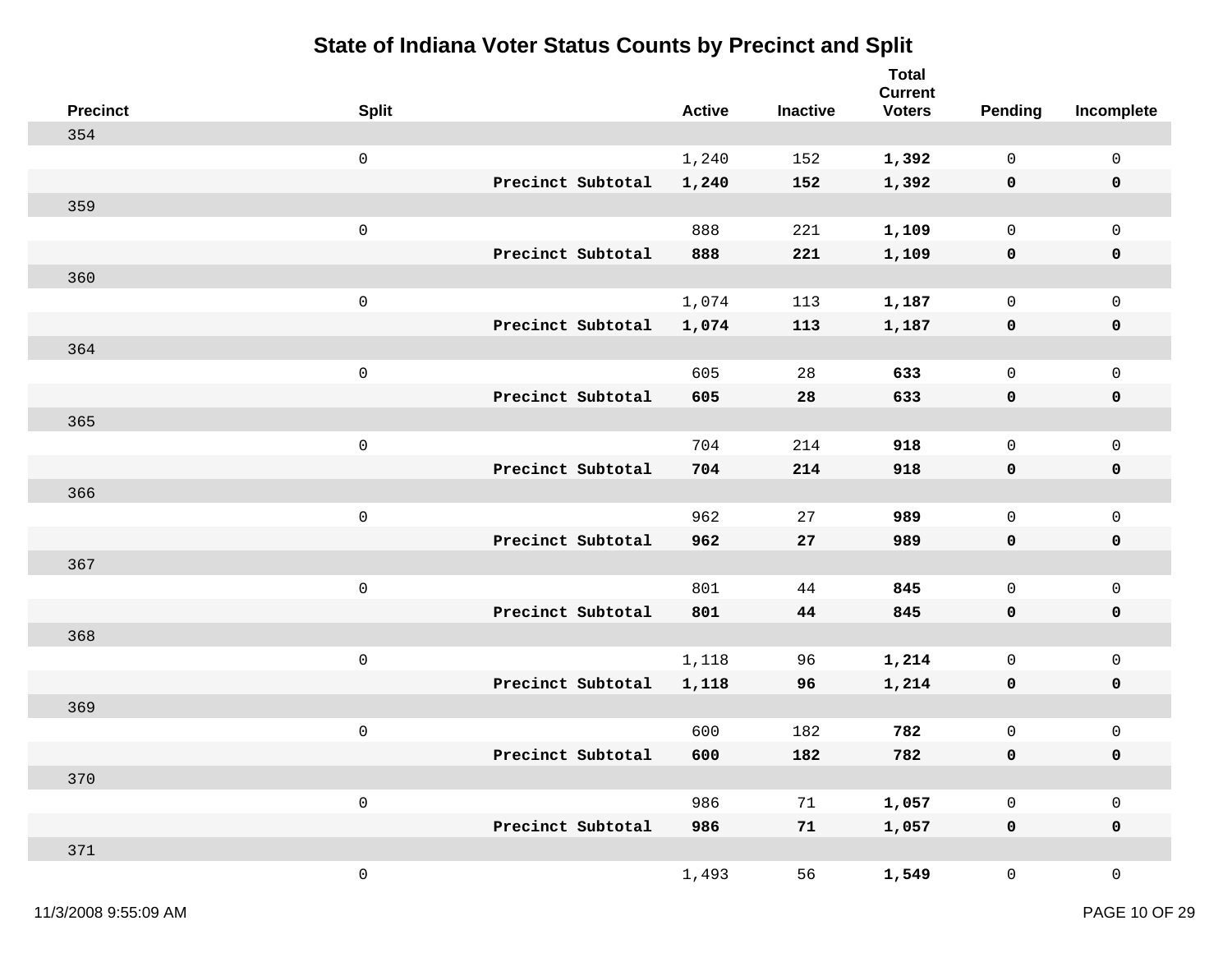| <b>Precinct</b> |                     |                   | <b>Active</b> | <b>Inactive</b> | <b>Total</b><br><b>Current</b><br><b>Voters</b> |                     |                     |
|-----------------|---------------------|-------------------|---------------|-----------------|-------------------------------------------------|---------------------|---------------------|
|                 | <b>Split</b>        |                   |               |                 |                                                 | Pending             | Incomplete          |
|                 |                     | Precinct Subtotal | 1,493         | 56              | 1,549                                           | 0                   | $\mathbf 0$         |
| 410             |                     |                   |               |                 |                                                 |                     |                     |
|                 | $\mathsf{O}\xspace$ |                   | 891           | 313             | 1,204                                           | $\mathsf{O}$        | $\mathsf{O}\xspace$ |
|                 |                     | Precinct Subtotal | 891           | 313             | 1,204                                           | 0                   | $\mathbf 0$         |
| 411             |                     |                   |               |                 |                                                 |                     |                     |
|                 | $\mathsf{O}\xspace$ |                   | 878           | 76              | 954                                             | $\mathbf 0$         | $\mathbf 0$         |
|                 |                     | Precinct Subtotal | 878           | 76              | 954                                             | $\mathbf 0$         | $\mathbf 0$         |
| 415             |                     |                   |               |                 |                                                 |                     |                     |
|                 | $\mathsf{O}\xspace$ |                   | 894           | 238             | 1,132                                           | $\mathbf 0$         | $\mathsf{O}\xspace$ |
|                 |                     | Precinct Subtotal | 894           | 238             | 1,132                                           | 0                   | 0                   |
| 418             |                     |                   |               |                 |                                                 |                     |                     |
|                 | $\mathsf{O}\xspace$ |                   | 650           | 9               | 659                                             | $\mathbf 0$         | $\mathsf{O}$        |
|                 |                     | Precinct Subtotal | 650           | 9               | 659                                             | 0                   | $\mathbf 0$         |
| 452             |                     |                   |               |                 |                                                 |                     |                     |
|                 | $\mathsf{O}\xspace$ |                   | 1,065         | 105             | 1,170                                           | $\mathsf{O}$        | $\mathsf 0$         |
|                 |                     | Precinct Subtotal | 1,065         | 105             | 1,170                                           | $\mathbf 0$         | $\pmb{0}$           |
| 453             |                     |                   |               |                 |                                                 |                     |                     |
|                 | $\mathsf{O}\xspace$ |                   | 657           | 62              | 719                                             | $\mathbf 0$         | $\mathsf{O}\xspace$ |
|                 |                     | Precinct Subtotal | 657           | 62              | 719                                             | $\mathbf 0$         | $\mathbf 0$         |
| 454             |                     |                   |               |                 |                                                 |                     |                     |
|                 | $\mathsf{O}\xspace$ |                   | 781           | 93              | 874                                             | $\mathbf 0$         | $\mathsf{O}$        |
|                 |                     | Precinct Subtotal | 781           | 93              | 874                                             | $\mathbf 0$         | $\mathbf 0$         |
| 455             |                     |                   |               |                 |                                                 |                     |                     |
|                 | $\mathsf{O}\xspace$ |                   | 750           | 155             | 905                                             | $\mathbf 0$         | $\mathbf 0$         |
|                 |                     | Precinct Subtotal | 750           | 155             | 905                                             | 0                   | $\mathbf 0$         |
| 456             |                     |                   |               |                 |                                                 |                     |                     |
|                 | $\mathsf{O}\xspace$ |                   | 801           | 422             | 1,223                                           | $\mathsf{O}\xspace$ | $\mathsf 0$         |
|                 |                     | Precinct Subtotal | 801           | 422             | 1,223                                           | $\mathbf 0$         | $\mathbf 0$         |
| 457             |                     |                   |               |                 |                                                 |                     |                     |
|                 | $\mathsf{O}\xspace$ |                   | 769           | 100             | 869                                             | $\mathsf{O}\xspace$ | $\mathsf 0$         |
|                 |                     | Precinct Subtotal | 769           | 100             | 869                                             | 0                   | $\pmb{0}$           |
|                 |                     |                   |               |                 |                                                 |                     |                     |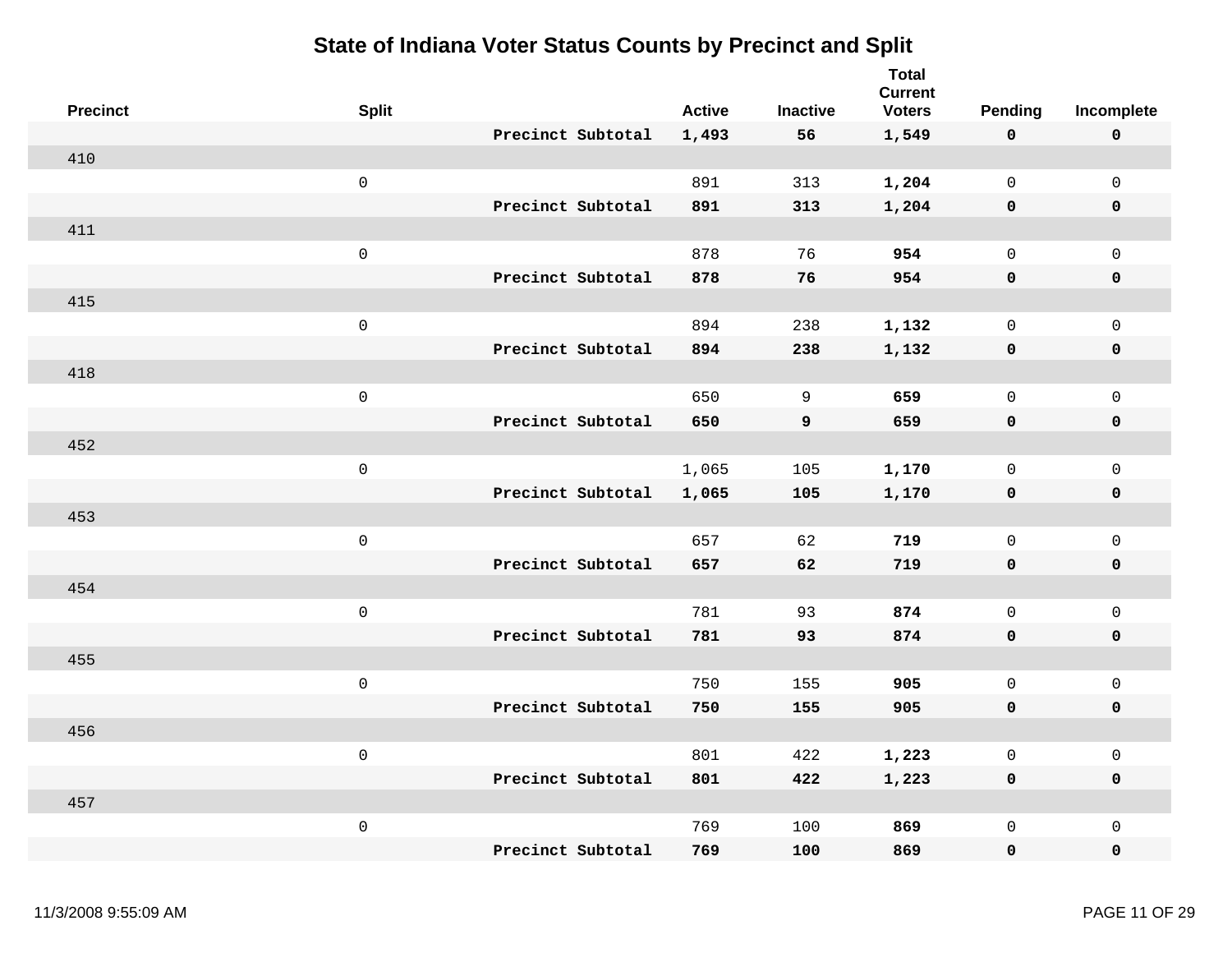| <b>Precinct</b> | <b>Split</b>        |                   | <b>Active</b> | <b>Inactive</b> | <b>Total</b><br><b>Current</b><br><b>Voters</b> | <b>Pending</b>      | Incomplete          |
|-----------------|---------------------|-------------------|---------------|-----------------|-------------------------------------------------|---------------------|---------------------|
| 458             |                     |                   |               |                 |                                                 |                     |                     |
|                 | $\mathbf 0$         |                   | 604           | 115             | 719                                             | $\mathsf{O}$        | $\mathsf{O}\xspace$ |
|                 |                     | Precinct Subtotal | 604           | 115             | 719                                             | $\mathbf 0$         | 0                   |
| 459             |                     |                   |               |                 |                                                 |                     |                     |
|                 | $\mathbf 0$         |                   | 810           | 58              | 868                                             | $\mathsf{O}$        | $\mathsf{O}$        |
|                 |                     | Precinct Subtotal | 810           | 58              | 868                                             | $\mathbf 0$         | $\mathbf 0$         |
| 460             |                     |                   |               |                 |                                                 |                     |                     |
|                 | $\mathbf 0$         |                   | 888           | 142             | 1,030                                           | $\mathbf 0$         | $\mathsf{O}$        |
|                 |                     | Precinct Subtotal | 888           | 142             | 1,030                                           | $\mathbf 0$         | 0                   |
| 461             |                     |                   |               |                 |                                                 |                     |                     |
|                 | $\mathsf{O}\xspace$ |                   | 32            | 10              | 42                                              | $\mathsf{O}$        | $\mathsf 0$         |
|                 |                     | Precinct Subtotal | 32            | 10              | 42                                              | $\mathbf 0$         | 0                   |
| 468             |                     |                   |               |                 |                                                 |                     |                     |
|                 | $\mathsf 0$         |                   | 964           | 128             | 1,092                                           | $\mathsf{O}$        | $\mathsf 0$         |
|                 |                     | Precinct Subtotal | 964           | 128             | 1,092                                           | 0                   | 0                   |
| 469             |                     |                   |               |                 |                                                 |                     |                     |
|                 | $\mathsf 0$         |                   | 631           | 79              | 710                                             | $\mathbf 0$         | $\mathsf 0$         |
|                 |                     | Precinct Subtotal | 631           | 79              | 710                                             | 0                   | 0                   |
| 470             |                     |                   |               |                 |                                                 |                     |                     |
|                 | $\mathbf 0$         |                   | 906           | 135             | 1,041                                           | $\mathsf{O}\xspace$ | $\mathsf{O}\xspace$ |
|                 |                     | Precinct Subtotal | 906           | 135             | 1,041                                           | 0                   | 0                   |
| 471             |                     |                   |               |                 |                                                 |                     |                     |
|                 | $\mathbf 0$         | Precinct Subtotal | 747           | 203             | 950                                             | $\mathsf{O}$        | $\mathsf{O}\xspace$ |
| 472             |                     |                   | 747           | 203             | 950                                             | $\mathbf 0$         | $\mathbf 0$         |
|                 | $\mathsf 0$         |                   | 771           | 211             | 982                                             | 0                   | 0                   |
|                 |                     | Precinct Subtotal | 771           | 211             | 982                                             | 0                   | 0                   |
| 473             |                     |                   |               |                 |                                                 |                     |                     |
|                 | $\mathsf{O}\xspace$ |                   | 1,048         | 89              | 1,137                                           | $\mathsf{O}\xspace$ | $\mathsf{O}\xspace$ |
|                 |                     | Precinct Subtotal | 1,048         | 89              | 1,137                                           | $\mathbf 0$         | $\mathbf 0$         |
| 474             |                     |                   |               |                 |                                                 |                     |                     |
|                 | $\mathsf{O}\xspace$ |                   | 1,331         | 129             | 1,460                                           | $\mathsf{O}$        | $\mathsf{O}\xspace$ |
|                 |                     |                   |               |                 |                                                 |                     |                     |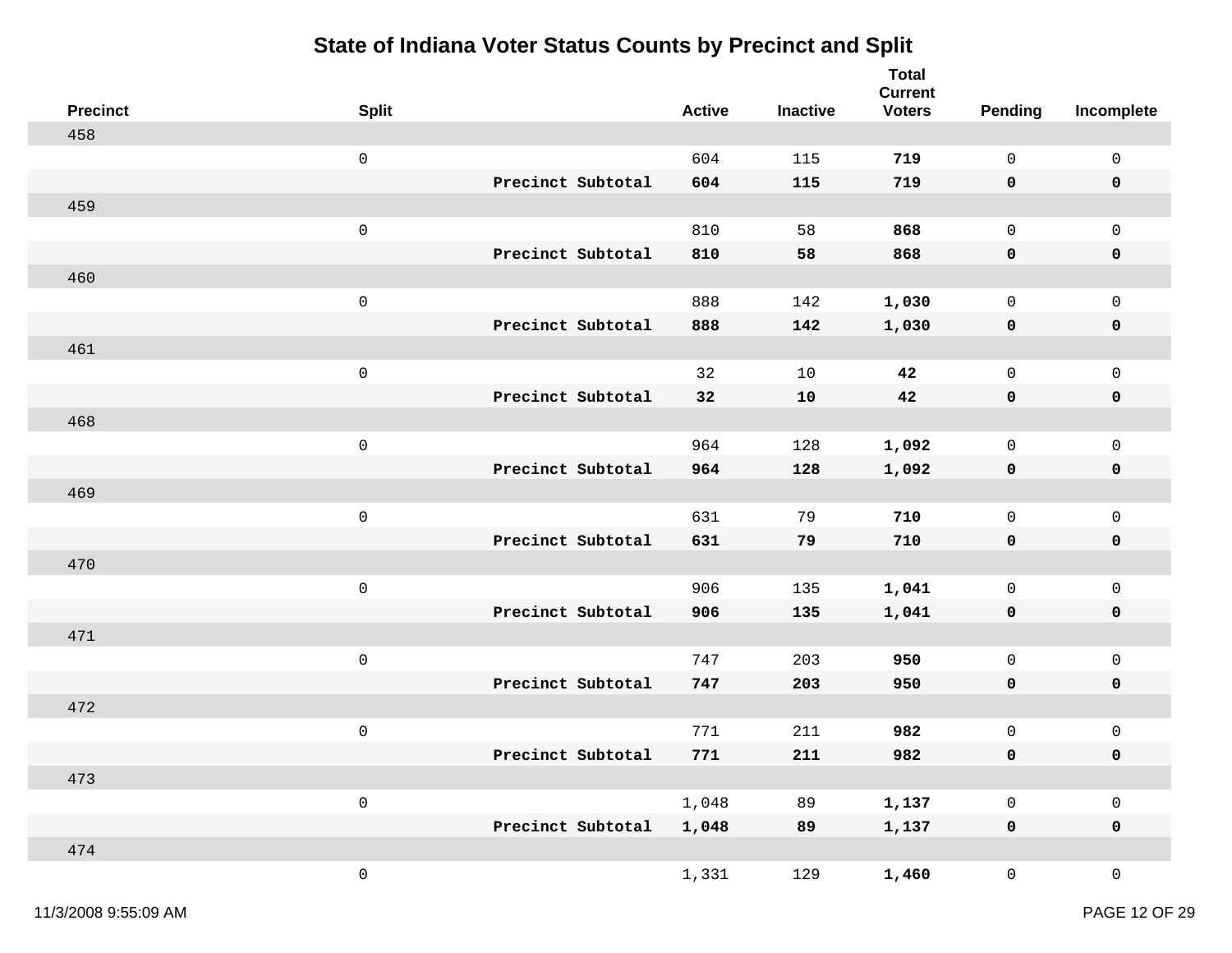| <b>Precinct</b> | <b>Split</b>        |                   | <b>Active</b> | <b>Inactive</b> | <b>Total</b><br><b>Current</b><br><b>Voters</b> | Pending             | Incomplete          |
|-----------------|---------------------|-------------------|---------------|-----------------|-------------------------------------------------|---------------------|---------------------|
|                 |                     | Precinct Subtotal | 1,331         | 129             | 1,460                                           | $\mathbf 0$         | $\mathbf 0$         |
| 475             |                     |                   |               |                 |                                                 |                     |                     |
|                 | $\mathsf{O}\xspace$ |                   | 665           | 141             | 806                                             | $\mathbf 0$         | $\mathsf{O}\xspace$ |
|                 |                     | Precinct Subtotal | 665           | 141             | 806                                             | $\mathbf 0$         | $\mathbf 0$         |
| 476             |                     |                   |               |                 |                                                 |                     |                     |
|                 | $\mathsf{O}\xspace$ |                   | 599           | 86              | 685                                             | $\mathsf{O}\xspace$ | $\mathsf 0$         |
|                 |                     | Precinct Subtotal | 599           | 86              | 685                                             | $\mathbf 0$         | $\mathbf 0$         |
| 477             |                     |                   |               |                 |                                                 |                     |                     |
|                 | $\mathsf{O}\xspace$ |                   | 956           | 97              | 1,053                                           | $\mathbf 0$         | $\mathsf 0$         |
|                 |                     | Precinct Subtotal | 956           | 97              | 1,053                                           | $\mathbf 0$         | $\mathbf 0$         |
| 478             |                     |                   |               |                 |                                                 |                     |                     |
|                 | $\mathsf{O}\xspace$ |                   | 670           | 54              | 724                                             | $\mathbf 0$         | $\mathsf{O}$        |
|                 |                     | Precinct Subtotal | 670           | 54              | 724                                             | 0                   | $\mathbf 0$         |
| 479             |                     |                   |               |                 |                                                 |                     |                     |
|                 | $\mathsf{O}\xspace$ |                   | 886           | 73              | 959                                             | $\mathsf{O}$        | $\mathsf 0$         |
|                 |                     | Precinct Subtotal | 886           | 73              | 959                                             | $\mathbf 0$         | $\pmb{0}$           |
| 480             |                     |                   |               |                 |                                                 |                     |                     |
|                 | $\mathsf{O}\xspace$ |                   | 875           | 195             |                                                 | $\mathbf 0$         | $\mathsf 0$         |
|                 |                     | Precinct Subtotal |               | 195             | 1,070<br>1,070                                  | $\mathbf 0$         | $\mathbf 0$         |
|                 |                     |                   | 875           |                 |                                                 |                     |                     |
| 481             | $\mathsf{O}\xspace$ |                   | 890           | 78              | 968                                             | $\mathbf 0$         | $\mathsf{O}\xspace$ |
|                 |                     | Precinct Subtotal | 890           | 78              | 968                                             | $\mathbf 0$         | $\mathbf 0$         |
| 482             |                     |                   |               |                 |                                                 |                     |                     |
|                 | $\mathsf{O}\xspace$ |                   | 1,022         |                 | 1,105                                           |                     | $\mathsf 0$         |
|                 |                     | Precinct Subtotal |               | 83              |                                                 | 0                   |                     |
| 483             |                     |                   | 1,022         | 83              | 1,105                                           | 0                   | $\mathbf 0$         |
|                 | $\mathsf{O}\xspace$ |                   | 828           | 55              | 883                                             | $\mathsf 0$         |                     |
|                 |                     | Precinct Subtotal | 828           | 55              | 883                                             |                     | $\mathsf{O}\xspace$ |
| 484             |                     |                   |               |                 |                                                 | $\mathbf 0$         | $\mathbf 0$         |
|                 | $\mathsf{O}\xspace$ |                   | 743           | 95              | 838                                             | $\mathsf{O}\xspace$ |                     |
|                 |                     | Precinct Subtotal | 743           |                 |                                                 | 0                   | $\mathsf 0$         |
|                 |                     |                   |               | 95              | 838                                             |                     | $\pmb{0}$           |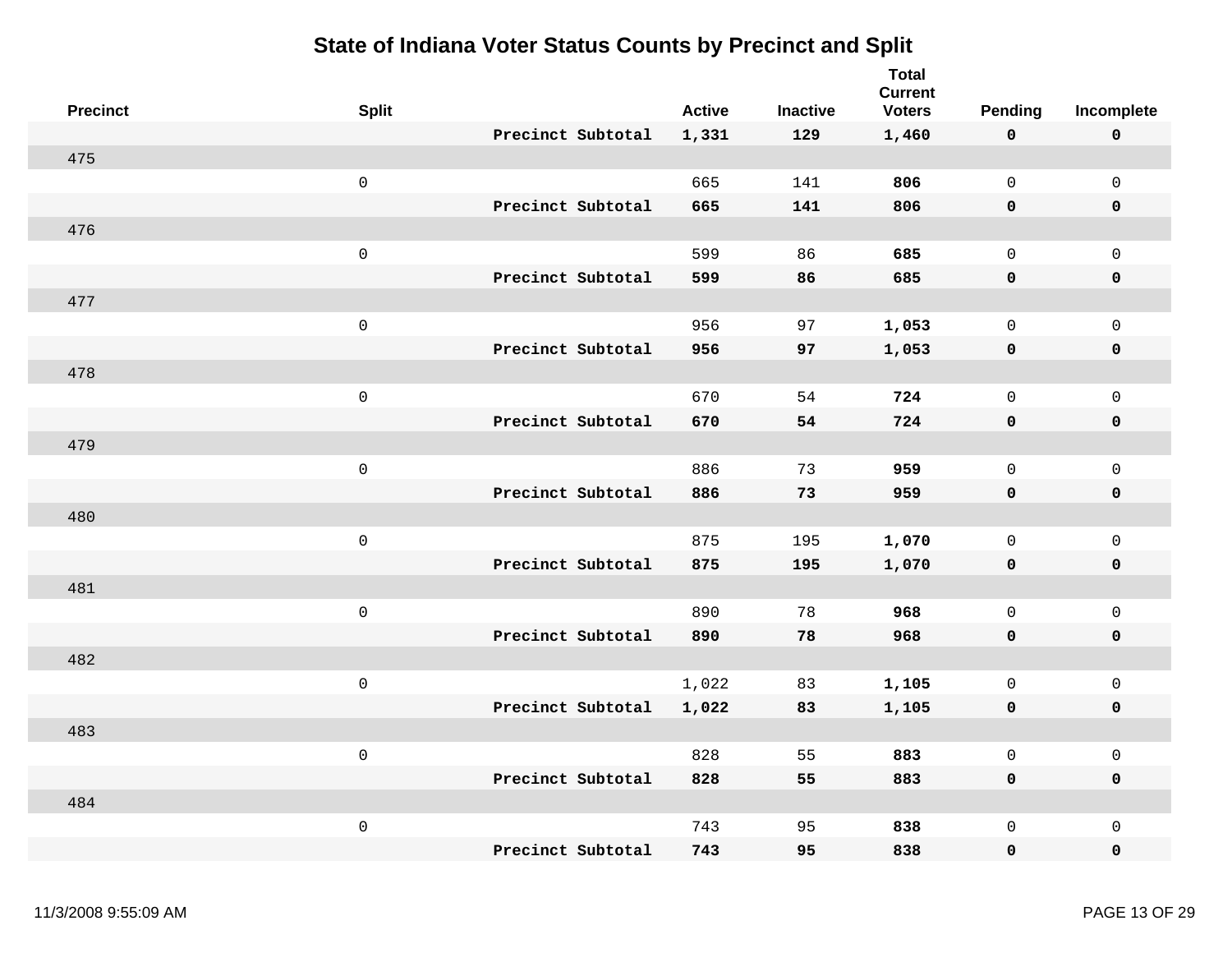| <b>Precinct</b> | <b>Split</b>        |                   | <b>Active</b> | Inactive | <b>Total</b><br><b>Current</b><br><b>Voters</b> | <b>Pending</b>      | Incomplete          |
|-----------------|---------------------|-------------------|---------------|----------|-------------------------------------------------|---------------------|---------------------|
| 485             |                     |                   |               |          |                                                 |                     |                     |
|                 | $\mathbf 0$         |                   | 1,019         | 145      | 1,164                                           | $\mathbf 0$         | $\mathsf{O}\xspace$ |
|                 |                     | Precinct Subtotal | 1,019         | 145      | 1,164                                           | $\mathbf 0$         | 0                   |
| 486             |                     |                   |               |          |                                                 |                     |                     |
|                 | $\mathbf 0$         |                   | 1,102         | 166      | 1,268                                           | $\mathsf{O}$        | $\mathsf 0$         |
|                 |                     | Precinct Subtotal | 1,102         | 166      | 1,268                                           | $\mathbf 0$         | $\pmb{0}$           |
| 487             |                     |                   |               |          |                                                 |                     |                     |
|                 | $\mathbf 0$         |                   | 1,024         | 151      | 1,175                                           | $\mathsf{O}\xspace$ | $\mathsf{O}$        |
|                 |                     | Precinct Subtotal | 1,024         | 151      | 1,175                                           | 0                   | 0                   |
| 488             |                     |                   |               |          |                                                 |                     |                     |
|                 | $\mbox{O}$          |                   | 804           | 281      | 1,085                                           | $\mathsf{O}\xspace$ | $\mathsf 0$         |
|                 |                     | Precinct Subtotal | 804           | 281      | 1,085                                           | 0                   | 0                   |
| 489             |                     |                   |               |          |                                                 |                     |                     |
|                 | $\mathsf 0$         |                   | 360           | 68       | 428                                             | $\mathsf{O}$        | $\mathsf 0$         |
|                 |                     | Precinct Subtotal | 360           | 68       | 428                                             | 0                   | $\mathbf 0$         |
| 490             |                     |                   |               |          |                                                 |                     |                     |
|                 | $\mathsf 0$         |                   | 948           | 101      | 1,049                                           | $\mathbf 0$         | $\mathsf{O}$        |
|                 |                     | Precinct Subtotal | 948           | 101      | 1,049                                           | 0                   | 0                   |
| 502             |                     |                   |               |          |                                                 |                     |                     |
|                 | $\mathsf{O}\xspace$ |                   | 588           | 154      | 742                                             | $\mathsf{O}\xspace$ | $\mathsf{O}\xspace$ |
|                 |                     | Precinct Subtotal | 588           | 154      | 742                                             | 0                   | 0                   |
| 503             |                     |                   |               |          |                                                 |                     |                     |
|                 | $\mathbf 0$         |                   | 929           | 126      | 1,055                                           | $\mathsf{O}$        | $\mathsf{O}\xspace$ |
|                 |                     | Precinct Subtotal | 929           | 126      | 1,055                                           | $\mathbf 0$         | 0                   |
| 504             |                     |                   |               |          |                                                 |                     |                     |
|                 | $\mathsf 0$         |                   | 1,383         | 147      | 1,530                                           | $\mathsf{O}\xspace$ | $\mathsf{O}$        |
|                 |                     | Precinct Subtotal | 1,383         | 147      | 1,530                                           | 0                   | 0                   |
| 509             |                     |                   |               |          |                                                 |                     |                     |
|                 | $\mathsf{O}\xspace$ |                   | 910           | 83       | 993                                             | $\mathsf{O}\xspace$ | $\mathsf{O}\xspace$ |
|                 |                     | Precinct Subtotal | 910           | 83       | 993                                             | $\mathbf 0$         | $\mathbf 0$         |
| 512             |                     |                   |               |          |                                                 |                     |                     |
|                 | $\mathsf{O}\xspace$ |                   | 576           | 59       | 635                                             | $\mathsf{O}$        | $\mathsf{O}\xspace$ |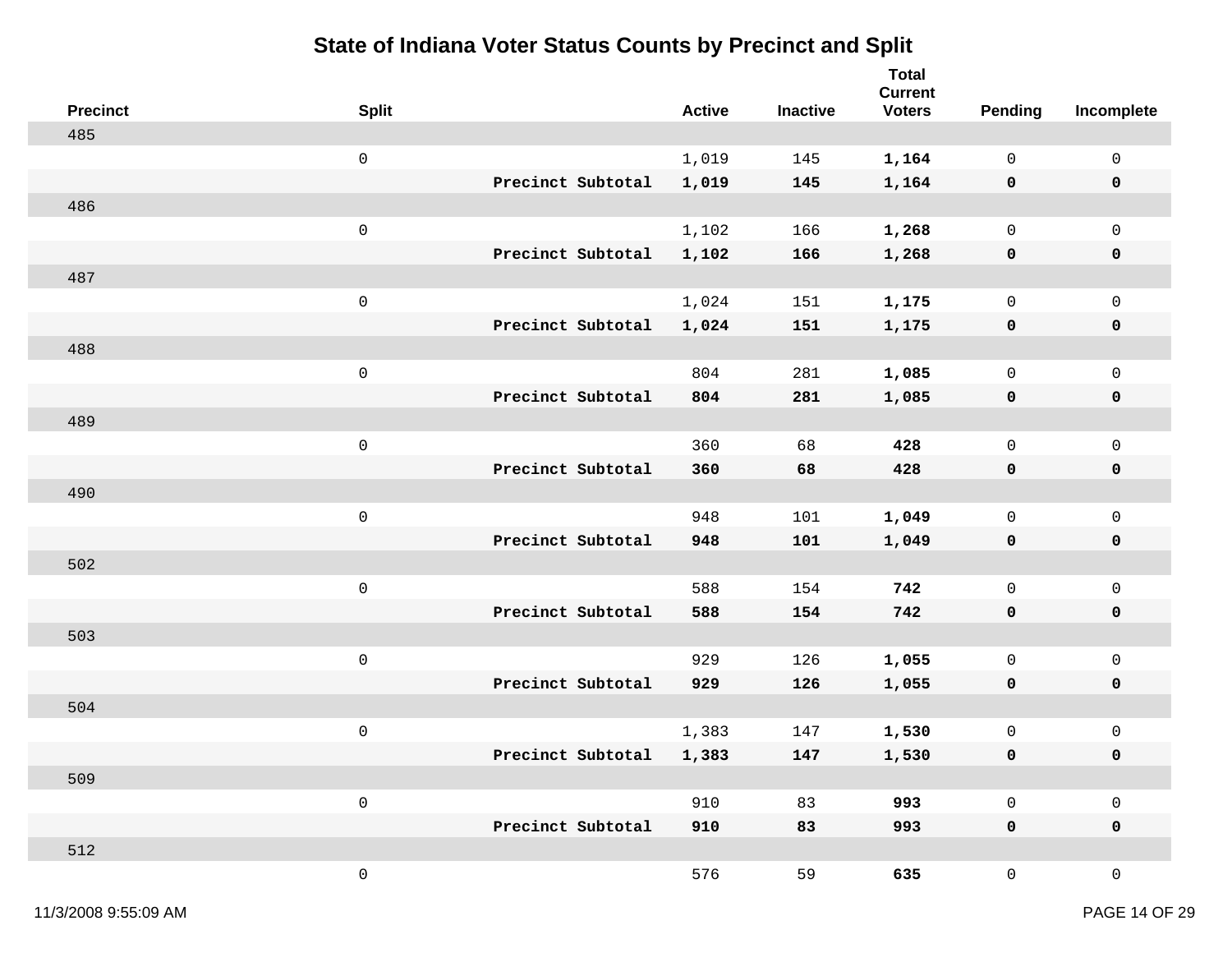| <b>Precinct</b> | <b>Split</b>        |                   | <b>Active</b> | <b>Inactive</b> | <b>Total</b><br><b>Current</b><br><b>Voters</b> | <b>Pending</b>      | Incomplete          |
|-----------------|---------------------|-------------------|---------------|-----------------|-------------------------------------------------|---------------------|---------------------|
|                 |                     | Precinct Subtotal | 576           | 59              | 635                                             | $\mathbf 0$         | $\pmb{0}$           |
| 516             |                     |                   |               |                 |                                                 |                     |                     |
|                 | $\mathsf{O}\xspace$ |                   | 455           | 117             | 572                                             | $\overline{0}$      | $\mathsf{O}\xspace$ |
|                 |                     | Precinct Subtotal | 455           | 117             | 572                                             | 0                   | 0                   |
| 518             |                     |                   |               |                 |                                                 |                     |                     |
|                 | $\mathsf{O}\xspace$ |                   | 531           | 52              | 583                                             | $\mathbf 0$         | $\mathsf{O}\xspace$ |
|                 |                     | Precinct Subtotal | 531           | 52              | 583                                             | $\mathbf 0$         | $\mathbf 0$         |
| 519             |                     |                   |               |                 |                                                 |                     |                     |
|                 | $\mathsf 0$         |                   | 943           | 162             | 1,105                                           | $\mathsf{O}$        | $\mathsf{O}\xspace$ |
|                 |                     | Precinct Subtotal | 943           | 162             | 1,105                                           | $\mathbf 0$         | $\mathbf 0$         |
| 553             |                     |                   |               |                 |                                                 |                     |                     |
|                 | $\mathsf 0$         |                   | 1,033         | 107             | 1,140                                           | $\mathbf 0$         | $\mathsf 0$         |
|                 |                     | Precinct Subtotal | 1,033         | 107             | 1,140                                           | $\mathbf 0$         | 0                   |
| 554             |                     |                   |               |                 |                                                 |                     |                     |
|                 | $\mathsf{O}\xspace$ |                   | 1,071         | 114             | 1,185                                           | $\mathsf{O}$        | $\mathsf{O}\xspace$ |
|                 |                     | Precinct Subtotal | 1,071         | 114             | 1,185                                           | $\mathbf 0$         | 0                   |
| 555             |                     |                   |               |                 |                                                 |                     |                     |
|                 | $\mathsf 0$         |                   | 722           | 17              | 739                                             | $\mathbf 0$         | $\mathsf{O}\xspace$ |
|                 |                     | Precinct Subtotal | 722           | 17              | 739                                             | $\mathbf 0$         | $\mathbf 0$         |
| 557             |                     |                   |               |                 |                                                 |                     |                     |
|                 | $\mathsf{O}\xspace$ |                   | 896           | 195             | 1,091                                           | $\mathbf 0$         | $\mathsf{O}$        |
|                 |                     | Precinct Subtotal | 896           | 195             | 1,091                                           | 0                   | 0                   |
| 558             |                     |                   |               |                 |                                                 |                     |                     |
|                 | $\mathsf 0$         |                   | 607           | 66              | 673                                             | $\mathsf{O}$        | $\mathsf{O}\xspace$ |
|                 |                     | Precinct Subtotal | 607           | 66              | 673                                             | 0                   | 0                   |
| 561             |                     |                   |               |                 |                                                 |                     |                     |
|                 | $\mathsf 0$         |                   | 586           | 23              | 609                                             | $\mathsf 0$         | $\mathsf{O}\xspace$ |
|                 |                     | Precinct Subtotal | 586           | 23              | 609                                             | $\mathbf 0$         | $\pmb{0}$           |
| 562             |                     |                   |               |                 |                                                 |                     |                     |
|                 | $\mathsf 0$         |                   | 663           | 47              | 710                                             | $\mathsf{O}\xspace$ | $\mathsf 0$         |
|                 |                     | Precinct Subtotal | 663           | 47              | 710                                             | 0                   | 0                   |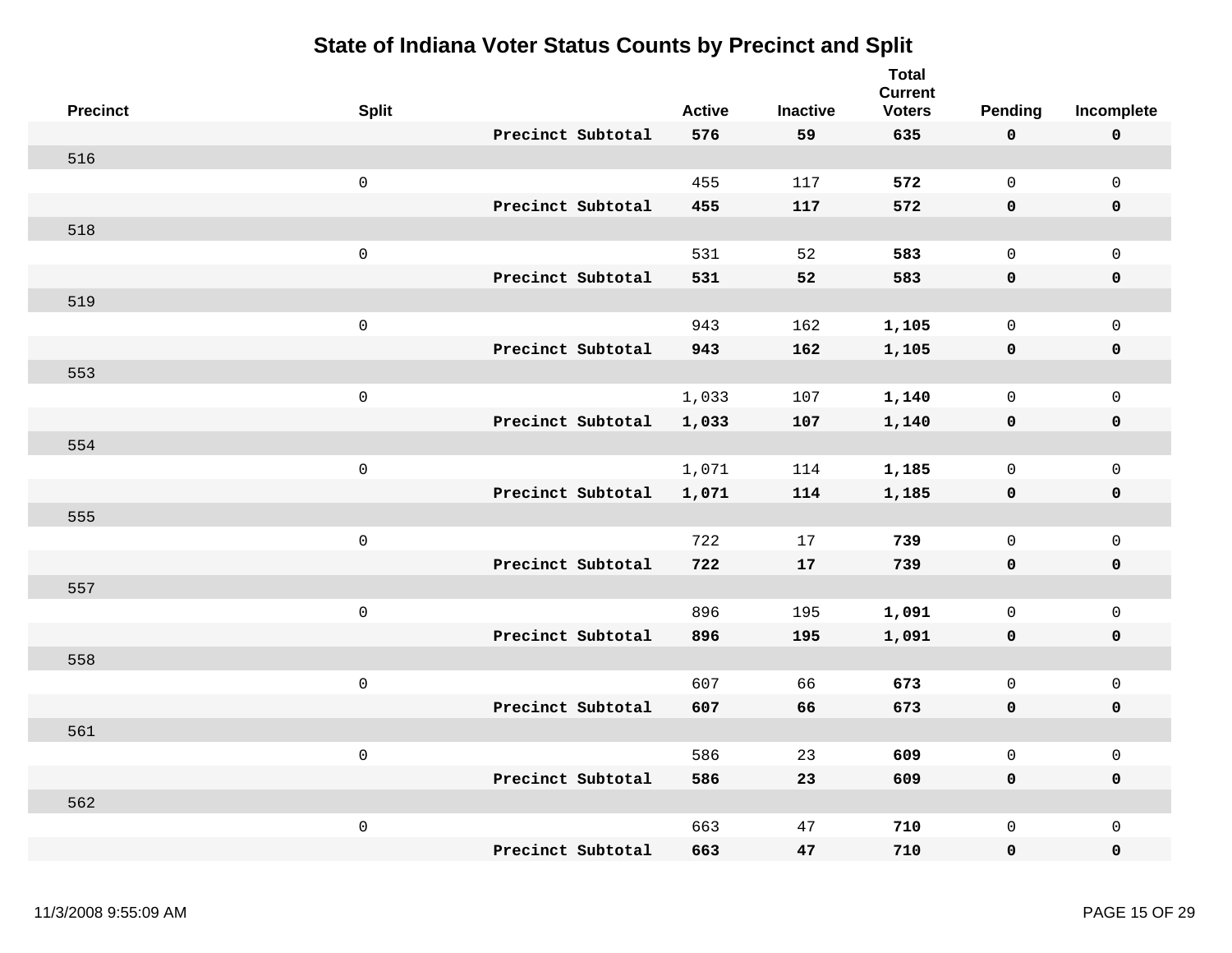| <b>Precinct</b> | <b>Split</b>        |                   | <b>Active</b> | Inactive | <b>Total</b><br><b>Current</b><br><b>Voters</b> | <b>Pending</b>      | Incomplete                         |
|-----------------|---------------------|-------------------|---------------|----------|-------------------------------------------------|---------------------|------------------------------------|
| 563             |                     |                   |               |          |                                                 |                     |                                    |
|                 | $\mathbf 0$         |                   | 770           | 56       | 826                                             | $\mathsf{O}$        | $\mathsf 0$                        |
|                 |                     | Precinct Subtotal | 770           | 56       | 826                                             | $\mathbf 0$         | 0                                  |
| 565             |                     |                   |               |          |                                                 |                     |                                    |
|                 | $\mathbf 0$         |                   | 278           | 63       | 341                                             | $\mathsf{O}$        | $\mathsf{O}$                       |
|                 |                     | Precinct Subtotal | 278           | 63       | 341                                             | $\mathbf 0$         | $\mathbf 0$                        |
| 566             |                     |                   |               |          |                                                 |                     |                                    |
|                 | $\mathbf 0$         |                   | 517           | 143      | 660                                             | $\mathbf 0$         | $\mathsf{O}$                       |
|                 |                     | Precinct Subtotal | 517           | 143      | 660                                             | $\mathbf 0$         | 0                                  |
| 567             |                     |                   |               |          |                                                 |                     |                                    |
|                 | $\mathsf{O}\xspace$ |                   | 946           | 165      | 1,111                                           | $\mathsf{O}$        | $\mathsf 0$                        |
|                 |                     | Precinct Subtotal | 946           | 165      | 1,111                                           | 0                   | 0                                  |
| 569             |                     |                   |               |          |                                                 |                     |                                    |
|                 | $\mathsf 0$         |                   | 651           | 79       | 730                                             | $\mathsf{O}$        | $\mathsf 0$                        |
|                 |                     | Precinct Subtotal | 651           | 79       | 730                                             | 0                   | 0                                  |
| 570             |                     |                   |               |          |                                                 |                     |                                    |
|                 | $\mathsf 0$         |                   | 372           | 70       | 442                                             | $\mathbf 0$         | $\mathsf{O}$                       |
|                 |                     | Precinct Subtotal | 372           | 70       | 442                                             | $\mathbf 0$         | 0                                  |
| 575             |                     |                   |               |          |                                                 |                     |                                    |
|                 | $\mathbf 0$         |                   | 1,041         | 176      | 1,217                                           | $\mathsf{O}\xspace$ | $\mathsf 0$                        |
|                 |                     | Precinct Subtotal | 1,041         | 176      | 1,217                                           | $\mathbf 0$         | 0                                  |
| 576             |                     |                   |               |          |                                                 |                     |                                    |
|                 | $\mathbf 0$         |                   | 818           | 200      | 1,018                                           | $\mathsf{O}$        | $\mathsf{O}\xspace$                |
|                 |                     | Precinct Subtotal | 818           | 200      | 1,018                                           | $\mathbf 0$         | $\mathbf 0$                        |
| 577             |                     |                   |               |          |                                                 |                     |                                    |
|                 | $\mathsf 0$         |                   | 482           | 39       | 521                                             | 0                   | 0                                  |
|                 |                     | Precinct Subtotal | 482           | 39       | 521                                             | 0                   | 0                                  |
| 578             | $\mathsf{O}\xspace$ |                   | 686           | 68       | 754                                             | $\mathsf{O}\xspace$ |                                    |
|                 |                     | Precinct Subtotal | 686           | 68       | 754                                             | $\mathbf 0$         | $\mathsf{O}\xspace$<br>$\mathbf 0$ |
| 579             |                     |                   |               |          |                                                 |                     |                                    |
|                 | $\mathsf{O}\xspace$ |                   | 910           | 75       | 985                                             | $\mathsf{O}$        | $\mathsf{O}\xspace$                |
|                 |                     |                   |               |          |                                                 |                     |                                    |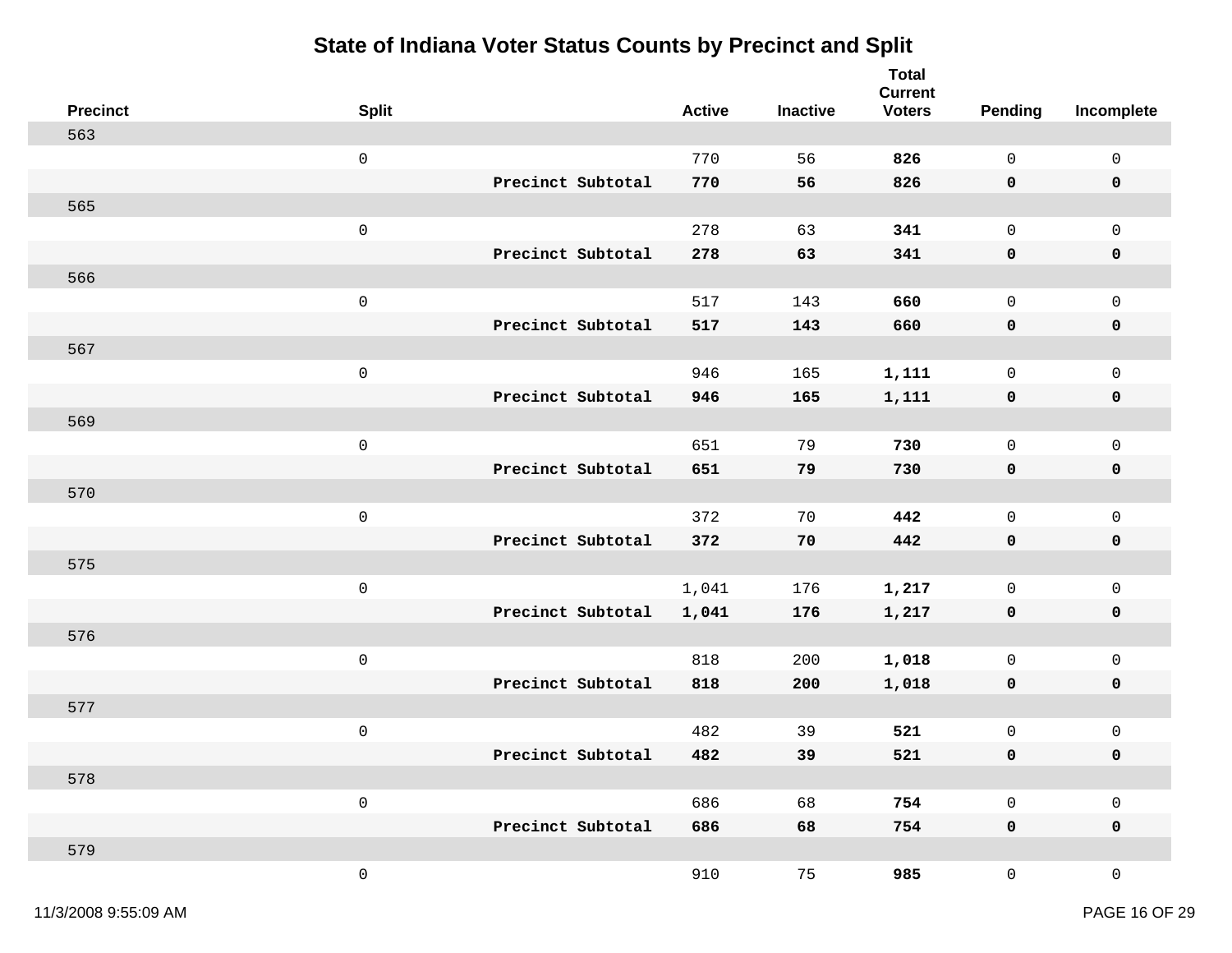| <b>Precinct</b> | <b>Split</b>        |                   | <b>Active</b> | <b>Inactive</b> | <b>Total</b><br><b>Current</b><br><b>Voters</b> | Pending             | Incomplete          |
|-----------------|---------------------|-------------------|---------------|-----------------|-------------------------------------------------|---------------------|---------------------|
|                 |                     | Precinct Subtotal | 910           | 75              | 985                                             | $\mathbf 0$         | $\mathbf 0$         |
| 580             |                     |                   |               |                 |                                                 |                     |                     |
|                 | $\mathbf 0$         |                   | 193           | $\,8\,$         | 201                                             | $\mathbf 0$         | $\mathsf{O}\xspace$ |
|                 |                     | Precinct Subtotal | 193           | 8               | 201                                             | $\mathbf 0$         | $\mathbf 0$         |
| 581             |                     |                   |               |                 |                                                 |                     |                     |
|                 | $\mathsf{O}\xspace$ |                   | 956           | 222             | 1,178                                           | $\mathbf 0$         | $\mathbf 0$         |
|                 |                     | Precinct Subtotal | 956           | 222             | 1,178                                           | $\mathbf 0$         | $\mathbf 0$         |
| 582             |                     |                   |               |                 |                                                 |                     |                     |
|                 | $\mathsf{O}\xspace$ |                   | 880           | 93              | 973                                             | $\mathbf 0$         | $\mathsf{O}\xspace$ |
|                 |                     | Precinct Subtotal | 880           | 93              | 973                                             | 0                   | $\mathbf 0$         |
| 583             |                     |                   |               |                 |                                                 |                     |                     |
|                 | $\mathbf 0$         |                   | 1,335         | 174             | 1,509                                           | 0                   | $\mathsf{O}\xspace$ |
|                 |                     | Precinct Subtotal | 1,335         | 174             | 1,509                                           | 0                   | $\mathbf 0$         |
| 585             |                     |                   |               |                 |                                                 |                     |                     |
|                 | $\mathsf 0$         |                   | 752           | 88              | 840                                             | $\mathsf{O}\xspace$ | $\mathsf 0$         |
|                 |                     | Precinct Subtotal | 752           | 88              | 840                                             | $\mathbf 0$         | $\mathbf 0$         |
| 602             |                     |                   |               |                 |                                                 |                     |                     |
|                 | $\mathsf 0$         |                   | 742           | 63              | 805                                             | $\mathsf{O}\xspace$ | $\mathsf 0$         |
|                 |                     | Precinct Subtotal | 742           | 63              | 805                                             | 0                   | $\mathbf 0$         |
| 603             |                     |                   |               |                 |                                                 |                     |                     |
|                 | $\mathbf 0$         |                   | 659           | 73              | 732                                             | $\mathbf 0$         | $\mathsf{O}\xspace$ |
|                 |                     | Precinct Subtotal | 659           | 73              | 732                                             | 0                   | $\mathbf 0$         |
| 605             |                     |                   |               |                 |                                                 |                     |                     |
|                 | $\mathsf 0$         |                   | 1,031         | 153             | 1,184                                           | $\mathsf 0$         | $\mathsf 0$         |
|                 |                     | Precinct Subtotal | 1,031         | 153             | 1,184                                           | 0                   | $\mathbf 0$         |
| 607             |                     |                   |               |                 |                                                 |                     |                     |
|                 | $\mathsf{O}\xspace$ |                   | 1,028         | 84              | 1,112                                           | $\mathsf 0$         | $\mathsf{O}\xspace$ |
|                 |                     | Precinct Subtotal | 1,028         | 84              | 1,112                                           | $\mathbf 0$         | $\mathbf 0$         |
| 608             |                     |                   |               |                 |                                                 |                     |                     |
|                 | $\mathsf{O}\xspace$ |                   | 1,051         | 117             | 1,168                                           | $\mathsf 0$         | $\mathsf 0$         |
|                 |                     | Precinct Subtotal | 1,051         | 117             | 1,168                                           | 0                   | $\mathbf 0$         |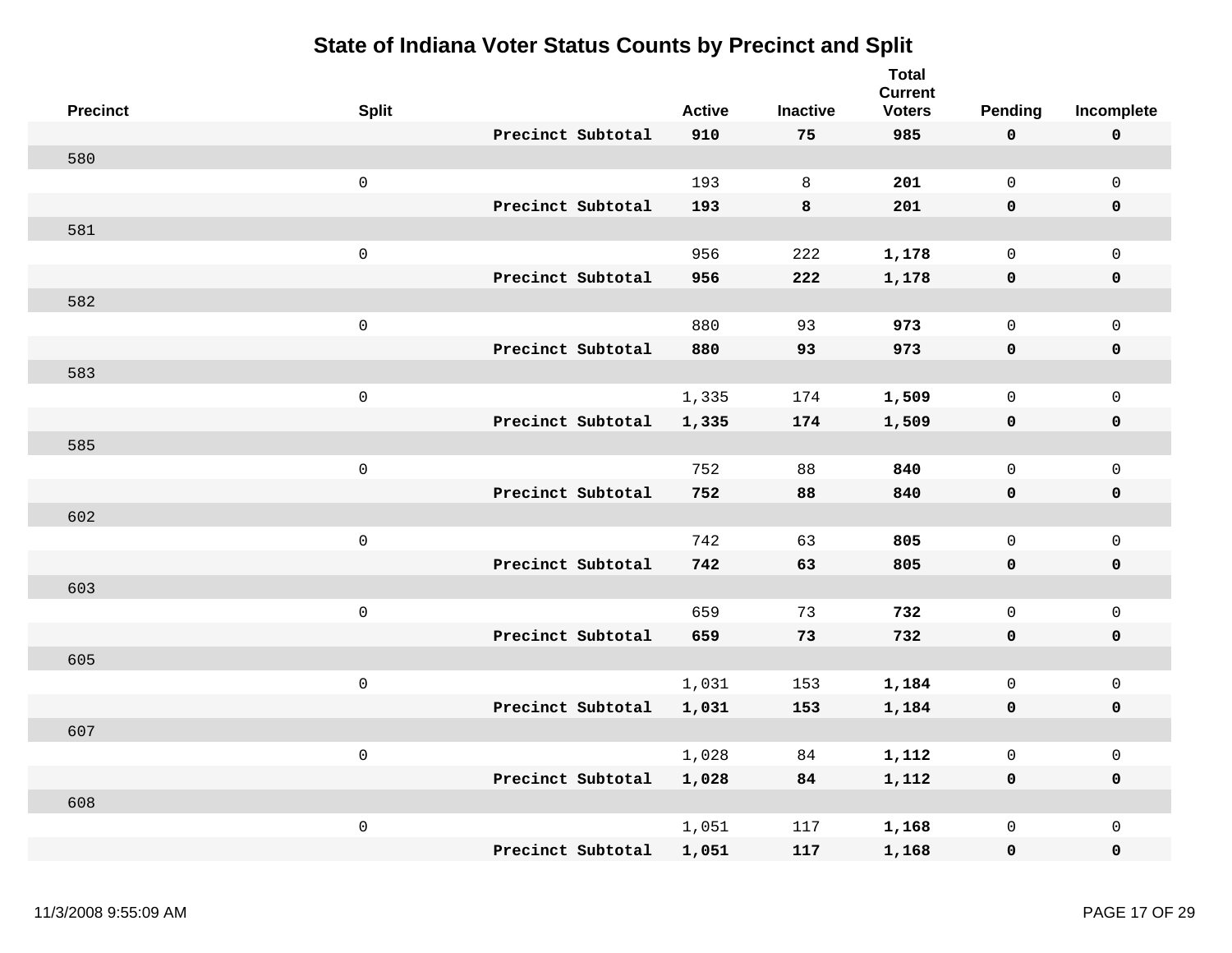| <b>Precinct</b> | <b>Split</b>        |                   | <b>Active</b> | <b>Inactive</b> | <b>Total</b><br><b>Current</b><br><b>Voters</b> | Pending             | Incomplete          |
|-----------------|---------------------|-------------------|---------------|-----------------|-------------------------------------------------|---------------------|---------------------|
| 61 NA           |                     |                   |               |                 |                                                 |                     |                     |
|                 | $\mathsf{O}\xspace$ |                   | 50            | 11              | 61                                              | $\mathsf{O}$        | $\mathsf{O}\xspace$ |
|                 |                     | Precinct Subtotal | 50            | 11              | 61                                              | $\mathbf 0$         | 0                   |
| 610             |                     |                   |               |                 |                                                 |                     |                     |
|                 | $\mathsf{O}\xspace$ |                   | 1,004         | 85              | 1,089                                           | $\mathsf{O}$        | $\mathsf 0$         |
|                 |                     | Precinct Subtotal | 1,004         | 85              | 1,089                                           | $\mathbf 0$         | $\pmb{0}$           |
| 62 NA           |                     |                   |               |                 |                                                 |                     |                     |
|                 | $\mathsf{O}\xspace$ |                   | 6             | $\mathbf 0$     | 6                                               | $\mathsf{O}$        | $\mathsf 0$         |
|                 |                     | Precinct Subtotal | 6             | $\pmb{0}$       | 6                                               | $\mathbf 0$         | 0                   |
| 64 NA           |                     |                   |               |                 |                                                 |                     |                     |
|                 | $\mathsf{O}\xspace$ |                   | 8             | $\mathfrak{Z}$  | ${\bf 11}$                                      | $\mathsf{O}$        | $\mathsf 0$         |
|                 |                     | Precinct Subtotal | 8             | 3               | 11                                              | $\mathbf 0$         | $\mathbf 0$         |
| 651             |                     |                   |               |                 |                                                 |                     |                     |
|                 | $\mathsf{O}\xspace$ |                   | 777           | 41              | 818                                             | $\mathsf{O}$        | $\mathsf 0$         |
|                 |                     | Precinct Subtotal | 777           | 41              | 818                                             | 0                   | 0                   |
| 652             |                     |                   |               |                 |                                                 |                     |                     |
|                 | $\mathsf{O}\xspace$ |                   | 984           | 123             | 1,107                                           | 0                   | $\mathsf 0$         |
|                 |                     | Precinct Subtotal | 984           | 123             | 1,107                                           | 0                   | 0                   |
| 653             |                     |                   |               |                 |                                                 |                     |                     |
|                 | $\mathsf{O}\xspace$ |                   | 935           | 54              | 989                                             | $\mathsf{O}\xspace$ | $\mathsf{O}\xspace$ |
|                 |                     | Precinct Subtotal | 935           | 54              | 989                                             | 0                   | 0                   |
| 654             |                     |                   |               |                 |                                                 |                     |                     |
|                 | $\mathsf{O}\xspace$ |                   | 1,251         | 119             | 1,370                                           | $\mathsf{O}$        | $\mathsf{O}\xspace$ |
|                 |                     | Precinct Subtotal | 1,251         | 119             | 1,370                                           | 0                   | $\pmb{0}$           |
| 655             |                     |                   |               |                 |                                                 |                     |                     |
|                 | $\mathsf{O}\xspace$ |                   | 564           | 96              | 660                                             | 0                   | 0                   |
|                 |                     | Precinct Subtotal | 564           | 96              | 660                                             | 0                   | 0                   |
| 656             |                     |                   |               |                 |                                                 |                     |                     |
|                 | $\mathsf{O}\xspace$ |                   | 727           | 130             | 857                                             | $\mathsf{O}\xspace$ | $\mathsf 0$         |
|                 |                     | Precinct Subtotal | 727           | 130             | 857                                             | $\mathbf 0$         | $\mathbf 0$         |
| 658             |                     |                   |               |                 |                                                 |                     |                     |
|                 | $\mathsf{O}\xspace$ |                   | 1,089         | 36              | 1,125                                           | $\mathsf{O}$        | $\mathsf{O}\xspace$ |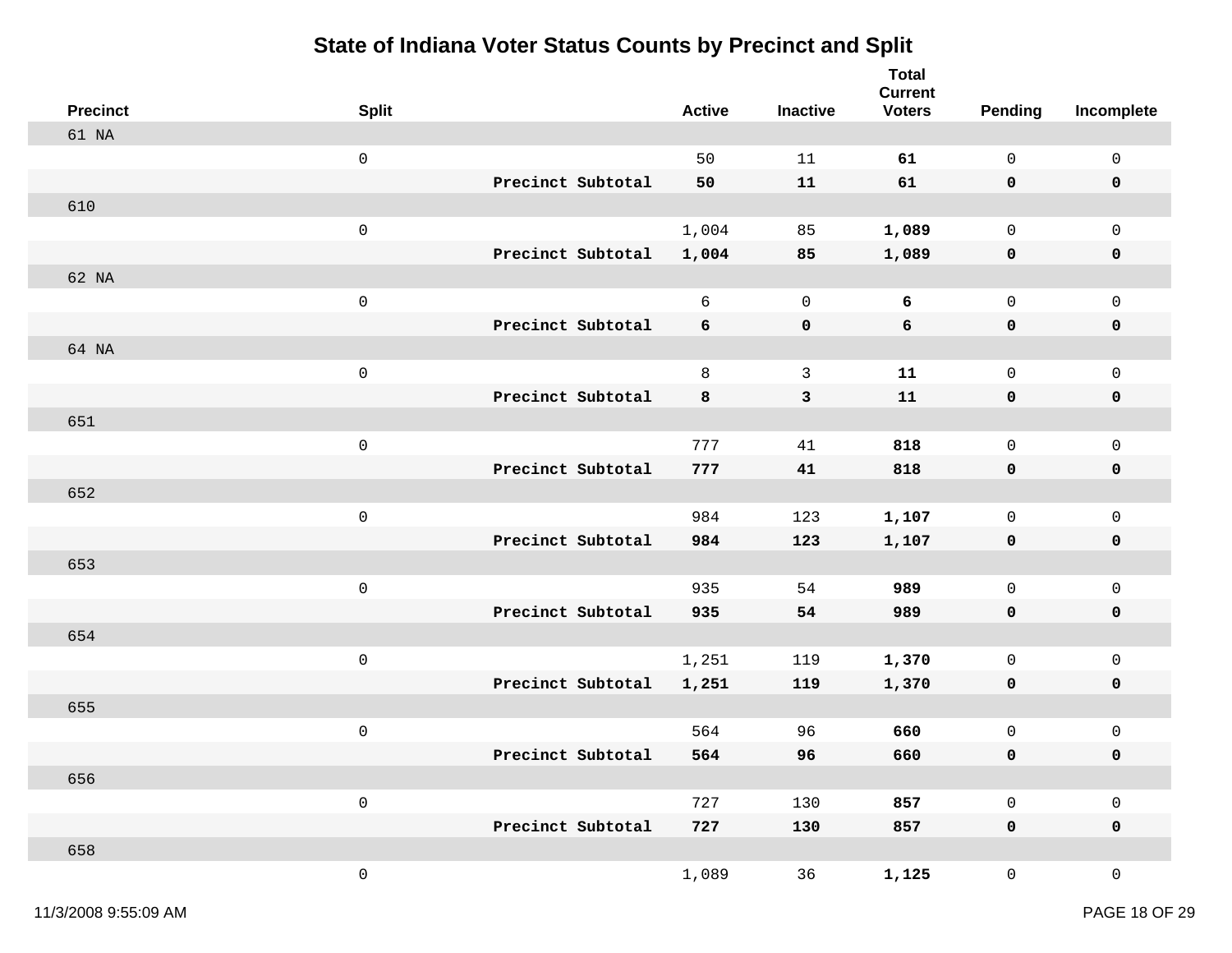| <b>Precinct</b> |                     |                   | <b>Active</b>           | <b>Inactive</b> | <b>Total</b><br><b>Current</b><br><b>Voters</b> |                     |                     |
|-----------------|---------------------|-------------------|-------------------------|-----------------|-------------------------------------------------|---------------------|---------------------|
|                 | <b>Split</b>        | Precinct Subtotal | 1,089                   | 36              |                                                 | Pending             | Incomplete          |
| 660             |                     |                   |                         |                 | 1,125                                           | 0                   | $\mathbf 0$         |
|                 | $\mathsf{O}\xspace$ |                   | 792                     | 55              | 847                                             | $\mathsf{O}\xspace$ | $\mathsf{O}\xspace$ |
|                 |                     | Precinct Subtotal |                         |                 |                                                 |                     |                     |
|                 |                     |                   | 792                     | 55              | 847                                             | $\mathbf 0$         | $\mathbf 0$         |
| 661             | $\mathsf{O}\xspace$ |                   |                         | 37              | 607                                             | $\mathsf{O}\xspace$ |                     |
|                 |                     | Precinct Subtotal | 570                     |                 |                                                 |                     | $\mathsf 0$         |
|                 |                     |                   | 570                     | 37              | 607                                             | $\mathbf 0$         | $\pmb{0}$           |
| 662             |                     |                   |                         |                 |                                                 |                     |                     |
|                 | $\mathsf{O}\xspace$ |                   | 886                     | 52              | 938                                             | $\mathsf{O}\xspace$ | $\mathsf 0$         |
|                 |                     | Precinct Subtotal | 886                     | 52              | 938                                             | $\mathbf 0$         | $\mathbf 0$         |
| 663             |                     |                   |                         |                 |                                                 |                     |                     |
|                 | $\mathsf{O}\xspace$ |                   | 1,211                   | 87              | 1,298                                           | $\mathbf{0}$        | $\mathsf{O}$        |
|                 |                     | Precinct Subtotal | 1,211                   | 87              | 1,298                                           | 0                   | $\mathbf 0$         |
| 665             |                     |                   |                         |                 |                                                 |                     |                     |
|                 | $\mathsf{O}\xspace$ |                   | 988                     | 78              | 1,066                                           | $\mathsf{O}\xspace$ | $\mathsf 0$         |
|                 |                     | Precinct Subtotal | 988                     | 78              | 1,066                                           | $\mathbf 0$         | $\pmb{0}$           |
| 667             |                     |                   |                         |                 |                                                 |                     |                     |
|                 | $\mathsf{O}\xspace$ |                   | 43                      | $\mathsf 0$     | 43                                              | $\mathsf{O}\xspace$ | $\mathsf 0$         |
|                 |                     | Precinct Subtotal | 43                      | $\mathbf 0$     | 43                                              | $\mathbf 0$         | $\mathbf 0$         |
| 668             |                     |                   |                         |                 |                                                 |                     |                     |
|                 | $\mathsf{O}\xspace$ |                   | $7\overline{ }$         | $\mathbf 0$     | 7                                               | $\mathbf 0$         | $\mathsf{O}\xspace$ |
|                 |                     | Precinct Subtotal | $7\overline{ }$         | $\mathbf 0$     | $7\phantom{.}$                                  | $\mathbf 0$         | $\mathbf 0$         |
| 669             |                     |                   |                         |                 |                                                 |                     |                     |
|                 | $\mathsf{O}\xspace$ |                   | $\overline{4}$          | $\mathbb O$     | $\overline{\mathbf{4}}$                         | $\mathsf 0$         | $\mathsf 0$         |
|                 |                     | Precinct Subtotal | $\overline{\mathbf{4}}$ | $\pmb{0}$       | $\overline{\mathbf{4}}$                         | 0                   | $\mathbf 0$         |
| 670             |                     |                   |                         |                 |                                                 |                     |                     |
|                 | $\mathsf{O}\xspace$ |                   | 953                     | 211             | 1,164                                           | $\mathsf 0$         | $\mathsf{O}\xspace$ |
|                 |                     | Precinct Subtotal | 953                     | 211             | 1,164                                           | $\mathbf 0$         | $\mathbf 0$         |
| 671             |                     |                   |                         |                 |                                                 |                     |                     |
|                 | $\mathsf{O}\xspace$ |                   | 959                     | 88              | 1,047                                           | $\mathsf 0$         | $\mathsf 0$         |
|                 |                     | Precinct Subtotal | 959                     | 88              | 1,047                                           | 0                   | $\pmb{0}$           |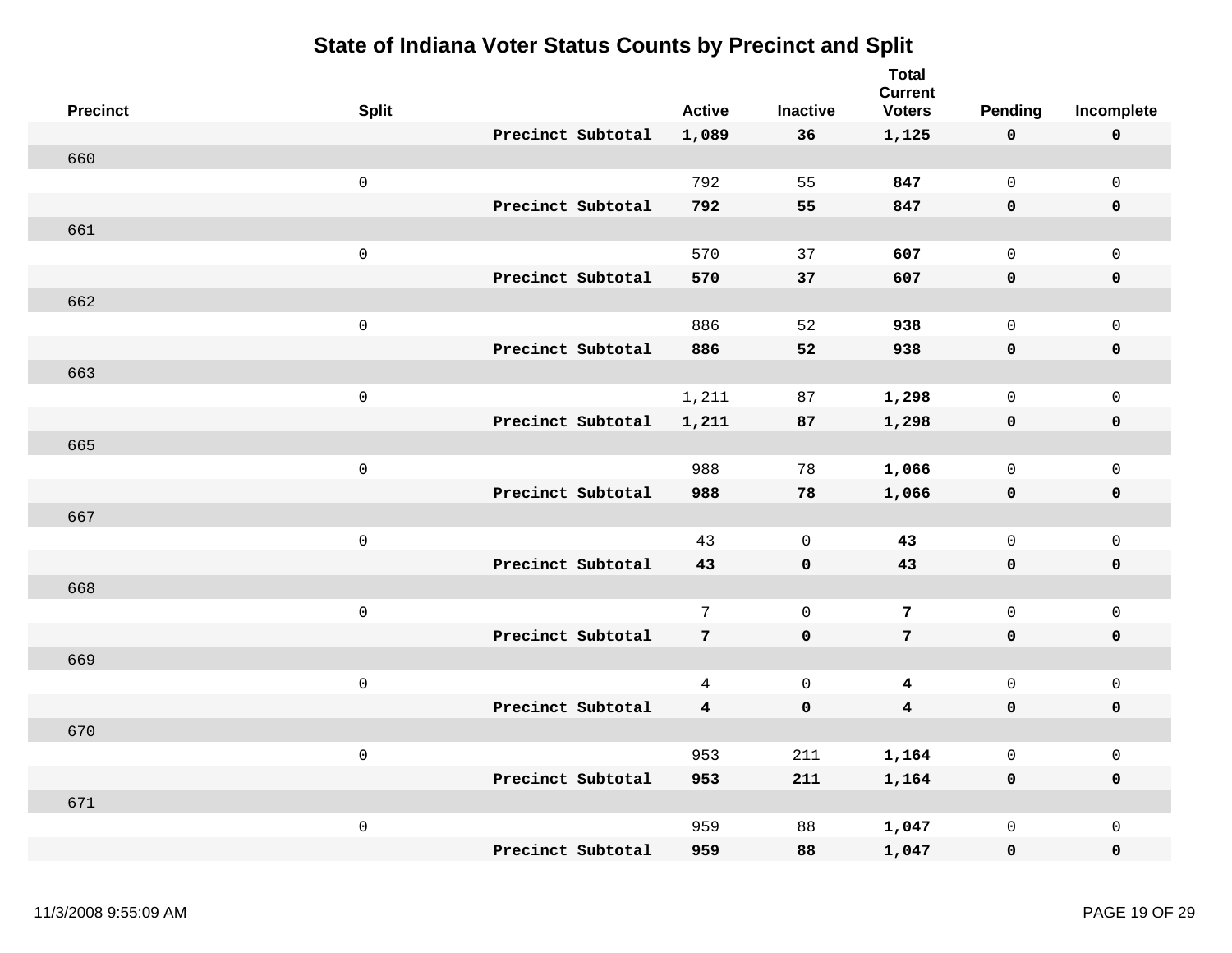| <b>Precinct</b> | <b>Split</b>        |                   | <b>Active</b> | <b>Inactive</b>     | <b>Total</b><br><b>Current</b><br><b>Voters</b> | <b>Pending</b>      | Incomplete          |
|-----------------|---------------------|-------------------|---------------|---------------------|-------------------------------------------------|---------------------|---------------------|
| 672             |                     |                   |               |                     |                                                 |                     |                     |
|                 | $\mathsf{O}\xspace$ |                   | 484           | 72                  | 556                                             | $\overline{0}$      | $\mathsf 0$         |
|                 |                     | Precinct Subtotal | 484           | 72                  | 556                                             | $\mathbf 0$         | $\mathbf 0$         |
| 673             |                     |                   |               |                     |                                                 |                     |                     |
|                 | $\mathsf{O}\xspace$ |                   | 871           | 70                  | 941                                             | $\mathsf{O}$        | $\mathsf 0$         |
|                 |                     | Precinct Subtotal | 871           | 70                  | 941                                             | 0                   | $\mathbf 0$         |
| 674             |                     |                   |               |                     |                                                 |                     |                     |
|                 | $\mathsf{O}\xspace$ |                   | 845           | 37                  | 882                                             | $\mathsf{O}$        | $\mathsf{O}\xspace$ |
|                 |                     | Precinct Subtotal | 845           | 37                  | 882                                             | 0                   | 0                   |
| 676             |                     |                   |               |                     |                                                 |                     |                     |
|                 | $\mathsf{O}\xspace$ |                   | 5             | $\mathsf{O}\xspace$ | 5                                               | $\mathsf{O}$        | $\mathsf 0$         |
|                 |                     | Precinct Subtotal | 5             | 0                   | 5                                               | $\mathbf 0$         | 0                   |
| 677             |                     |                   |               |                     |                                                 |                     |                     |
|                 | $\mathsf{O}\xspace$ |                   | 14            | 2                   | 16                                              | $\mathsf{O}$        | $\mathsf 0$         |
|                 |                     | Precinct Subtotal | 14            | $\mathbf{2}$        | 16                                              | 0                   | 0                   |
| 678             |                     |                   |               |                     |                                                 |                     |                     |
|                 | $\mathsf{O}\xspace$ |                   | 567           | 94                  | 661                                             | $\mathsf{O}$        | $\mathsf{O}\xspace$ |
|                 |                     | Precinct Subtotal | 567           | 94                  | 661                                             | 0                   | 0                   |
| 679             |                     |                   |               |                     |                                                 |                     |                     |
|                 | $\mathsf{O}\xspace$ |                   | 1,036         | 172                 | 1,208                                           | $\mathsf{O}\xspace$ | $\mathsf{O}\xspace$ |
|                 |                     | Precinct Subtotal | 1,036         | 172                 | 1,208                                           | $\mathbf 0$         | 0                   |
| 680             |                     |                   |               |                     |                                                 |                     |                     |
|                 | $\mathsf{O}\xspace$ |                   | 519           | 67                  | 586                                             | $\mathsf{O}$        | $\mathsf{O}\xspace$ |
|                 |                     | Precinct Subtotal | 519           | 67                  | 586                                             | 0                   | 0                   |
| 682             |                     |                   |               |                     |                                                 |                     |                     |
|                 | $\mathsf{O}\xspace$ |                   | 971           | 122                 | 1,093                                           | 0                   | $\mathsf{O}\xspace$ |
|                 |                     | Precinct Subtotal | 971           | 122                 | 1,093                                           | 0                   | 0                   |
| ABOITE J        |                     |                   |               |                     |                                                 |                     |                     |
|                 | $\mathsf{O}\xspace$ |                   | 1,322         | 89                  | 1,411                                           | $\mathsf{O}\xspace$ | $\mathsf 0$         |
|                 |                     | Precinct Subtotal | 1,322         | 89                  | 1,411                                           | $\mathbf 0$         | $\mathbf 0$         |
| ABOITE N        |                     |                   |               |                     |                                                 |                     |                     |
|                 | $\mathsf{O}\xspace$ |                   | 1,580         | 74                  | 1,654                                           | $\mathsf{O}$        | $\mathsf{O}\xspace$ |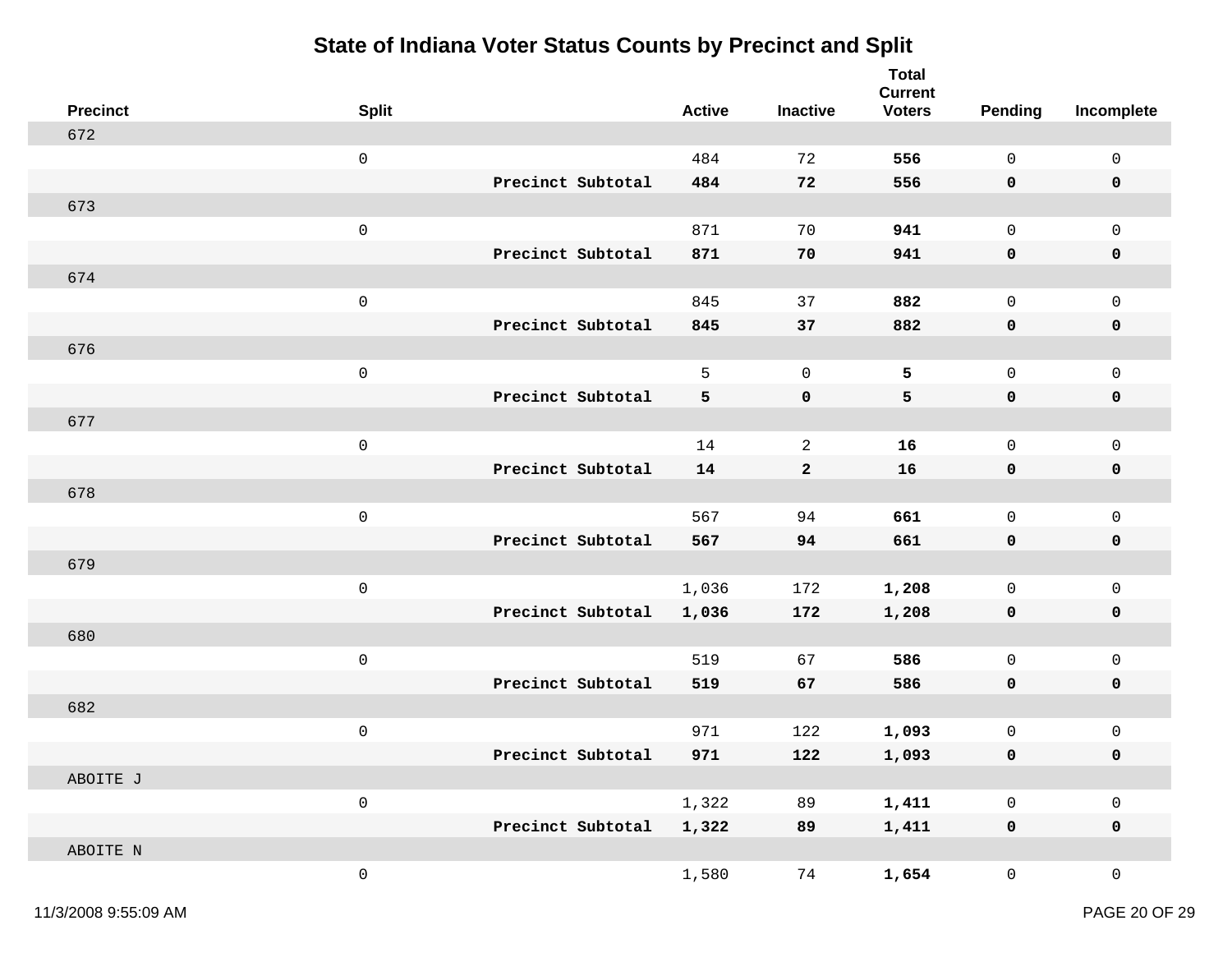| <b>Precinct</b> | <b>Split</b>        |                   | <b>Active</b> | <b>Inactive</b> | <b>Total</b><br><b>Current</b><br><b>Voters</b> | <b>Pending</b>      | Incomplete          |
|-----------------|---------------------|-------------------|---------------|-----------------|-------------------------------------------------|---------------------|---------------------|
|                 |                     | Precinct Subtotal |               |                 |                                                 |                     |                     |
|                 |                     |                   | 1,580         | 74              | 1,654                                           | 0                   | $\mathbf 0$         |
| ABOITE S        |                     |                   |               |                 |                                                 |                     |                     |
|                 | $\mathsf 0$         |                   | 1,141         | 148             | 1,289                                           | $\mathsf{O}$        | $\mathsf{O}\xspace$ |
|                 |                     | Precinct Subtotal | 1,141         | 148             | 1,289                                           | 0                   | $\mathbf 0$         |
| ABOITE T        |                     |                   |               |                 |                                                 |                     |                     |
|                 | $\mathbf 0$         |                   | 1,603         | 82              | 1,685                                           | $\Omega$            | $\mathsf{O}\xspace$ |
|                 |                     | Precinct Subtotal | 1,603         | 82              | 1,685                                           | $\mathbf 0$         | $\mathbf 0$         |
| ABOITE Z        |                     |                   |               |                 |                                                 |                     |                     |
|                 | $\mathbf 0$         |                   | 410           | 49              | 459                                             | $\Omega$            | $\mathsf{O}\xspace$ |
|                 |                     | Precinct Subtotal | 410           | 49              | 459                                             | 0                   | $\mathbf 0$         |
| ADAMS B1        |                     |                   |               |                 |                                                 |                     |                     |
|                 | $\mathbf 0$         |                   | 139           | 23              | 162                                             | $\mathbf 0$         | $\mathbf 0$         |
|                 |                     | Precinct Subtotal | 139           | 23              | 162                                             | 0                   | $\mathbf 0$         |
| ADAMS B2        |                     |                   |               |                 |                                                 |                     |                     |
|                 | $\mathsf 0$         |                   | 27            | $\overline{a}$  | 29                                              | $\mathsf{O}\xspace$ | $\mathsf 0$         |
|                 |                     | Precinct Subtotal | 27            | $\mathbf 2$     | 29                                              | 0                   | $\pmb{0}$           |
| ADAMS E         |                     |                   |               |                 |                                                 |                     |                     |
|                 | $\mathbf 0$         |                   | 277           | 12              | 289                                             | $\mathsf{O}\xspace$ | $\mathsf{O}\xspace$ |
|                 |                     | Precinct Subtotal | 277           | 12              | 289                                             | 0                   | $\mathbf 0$         |
| ADAMS F         |                     |                   |               |                 |                                                 |                     |                     |
|                 | $\mathbf 0$         |                   | 113           | $\mathbf{1}$    | 114                                             | $\mathbf 0$         | $\mathbf 0$         |
|                 |                     | Precinct Subtotal | 113           | $\mathbf{1}$    | 114                                             | 0                   | $\mathbf 0$         |
| ADAMS G         |                     |                   |               |                 |                                                 |                     |                     |
|                 | $\mathsf 0$         |                   | 376           | 11              | 387                                             | $\mathbf 0$         | $\mathsf 0$         |
|                 |                     | Precinct Subtotal | 376           | 11              | 387                                             | $\mathbf 0$         | $\mathbf 0$         |
| ADAMS K         |                     |                   |               |                 |                                                 |                     |                     |
|                 | $\mathsf{O}\xspace$ |                   | 341           | 12              | 353                                             | $\mathsf{O}\xspace$ | $\mathsf 0$         |
|                 |                     | Precinct Subtotal | 341           | 12              | 353                                             | $\mathbf 0$         | $\mathbf 0$         |
|                 |                     |                   |               |                 |                                                 |                     |                     |
| ADAMS M         |                     |                   |               |                 |                                                 |                     |                     |
|                 | $\mathbf 0$         |                   | 15            | $\mathsf 0$     | 15                                              | $\mathsf{O}\xspace$ | $\mathsf 0$         |
|                 |                     | Precinct Subtotal | 15            | $\mathbf 0$     | 15                                              | $\mathbf 0$         | $\mathbf 0$         |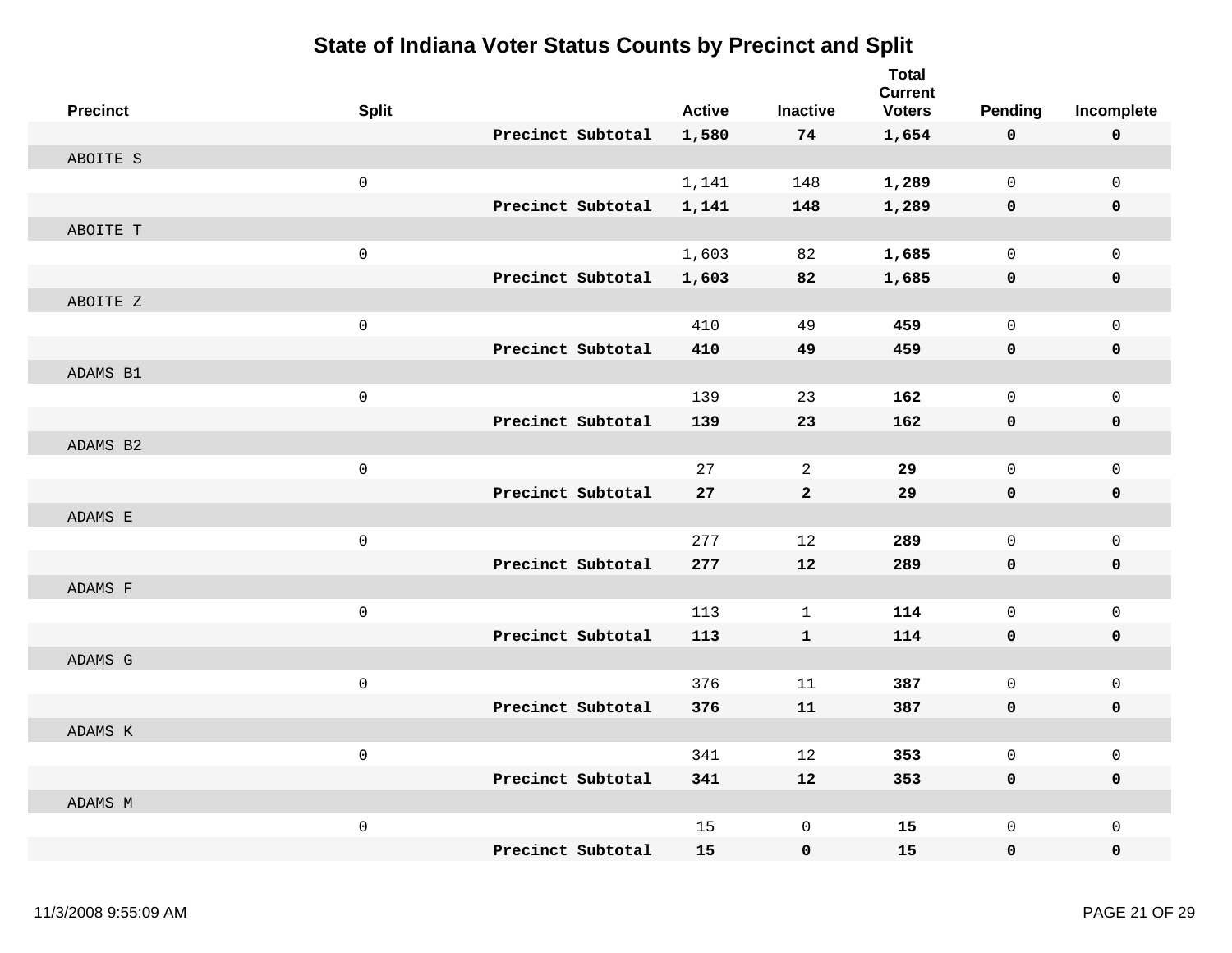| <b>Precinct</b> | <b>Split</b>        |                   | <b>Active</b> | <b>Inactive</b> | <b>Total</b><br><b>Current</b><br><b>Voters</b> | Pending             | Incomplete          |
|-----------------|---------------------|-------------------|---------------|-----------------|-------------------------------------------------|---------------------|---------------------|
| CEDAR CREEK A   |                     |                   |               |                 |                                                 |                     |                     |
|                 | $\mathsf{O}$        |                   | 1,208         | 78              | 1,286                                           | $\mathsf{O}$        | $\mathbf 0$         |
|                 |                     | Precinct Subtotal | 1,208         | 78              | 1,286                                           | 0                   | 0                   |
| CEDAR CREEK B   |                     |                   |               |                 |                                                 |                     |                     |
|                 | $\mathsf{O}$        |                   | 889           | 62              | 951                                             | $\mathbf{0}$        | $\mathbf 0$         |
|                 |                     | Precinct Subtotal | 889           | 62              | 951                                             | 0                   | 0                   |
| CEDAR CREEK C   |                     |                   |               |                 |                                                 |                     |                     |
|                 | $\mathbf 0$         |                   | 709           | 57              | 766                                             | $\mathbf 0$         | $\mathbf 0$         |
|                 |                     | Precinct Subtotal | 709           | 57              | 766                                             | 0                   | 0                   |
| CEDAR CREEK D   |                     |                   |               |                 |                                                 |                     |                     |
|                 | $\mathsf{O}$        |                   | 959           | 17              | 976                                             | $\mathsf{O}$        | $\mathsf 0$         |
|                 |                     | Precinct Subtotal | 959           | 17              | 976                                             | 0                   | 0                   |
| CEDAR CREEK E   |                     |                   |               |                 |                                                 |                     |                     |
|                 | $\mathbf 0$         |                   | 987           | 72              | 1,059                                           | $\mathbf 0$         | $\mathbf 0$         |
|                 |                     | Precinct Subtotal | 987           | 72              | 1,059                                           | 0                   | 0                   |
| EEL RIVER A     |                     |                   |               |                 |                                                 |                     |                     |
|                 | $\mathsf{O}$        |                   | 839           | 23              | 862                                             | $\mathbf 0$         | $\mathbf 0$         |
|                 |                     | Precinct Subtotal | 839           | 23              | 862                                             | 0                   | 0                   |
| EEL RIVER B     |                     |                   |               |                 |                                                 |                     |                     |
|                 | $\mathbf 0$         |                   | 1,124         | 71              | 1,195                                           | $\mathsf{O}$        | $\mathsf 0$         |
|                 |                     | Precinct Subtotal | 1,124         | 71              | 1,195                                           | 0                   | 0                   |
| GRABILL         |                     |                   |               |                 |                                                 |                     |                     |
|                 | $\mathbf 0$         |                   | 557           | 95              | 652                                             | $\mathbf 0$         | $\mathbf 0$         |
|                 |                     | Precinct Subtotal | 557           | 95              | 652                                             | 0                   | 0                   |
| HUNTERTOWN A    |                     |                   |               |                 |                                                 |                     |                     |
|                 | $\mathsf{O}\xspace$ |                   | 1,351         | 78              | 1,429                                           | 0                   | $\mathbf 0$         |
|                 |                     | Precinct Subtotal | 1,351         | 78              | 1,429                                           | 0                   | 0                   |
| HUNTERTOWN B    |                     |                   |               |                 |                                                 |                     |                     |
|                 | $\mathsf 0$         |                   | 918           | 36              | 954                                             | $\mathsf{O}\xspace$ | $\mathsf{O}\xspace$ |
|                 |                     | Precinct Subtotal | 918           | 36              | 954                                             | $\mathbf 0$         | $\mathbf 0$         |
| HUNTERTOWN ER   |                     |                   |               |                 |                                                 |                     |                     |
|                 | $\mathsf{O}\xspace$ |                   | 448           | $\overline{a}$  | 450                                             | $\mathsf{O}$        | $\mathsf{O}$        |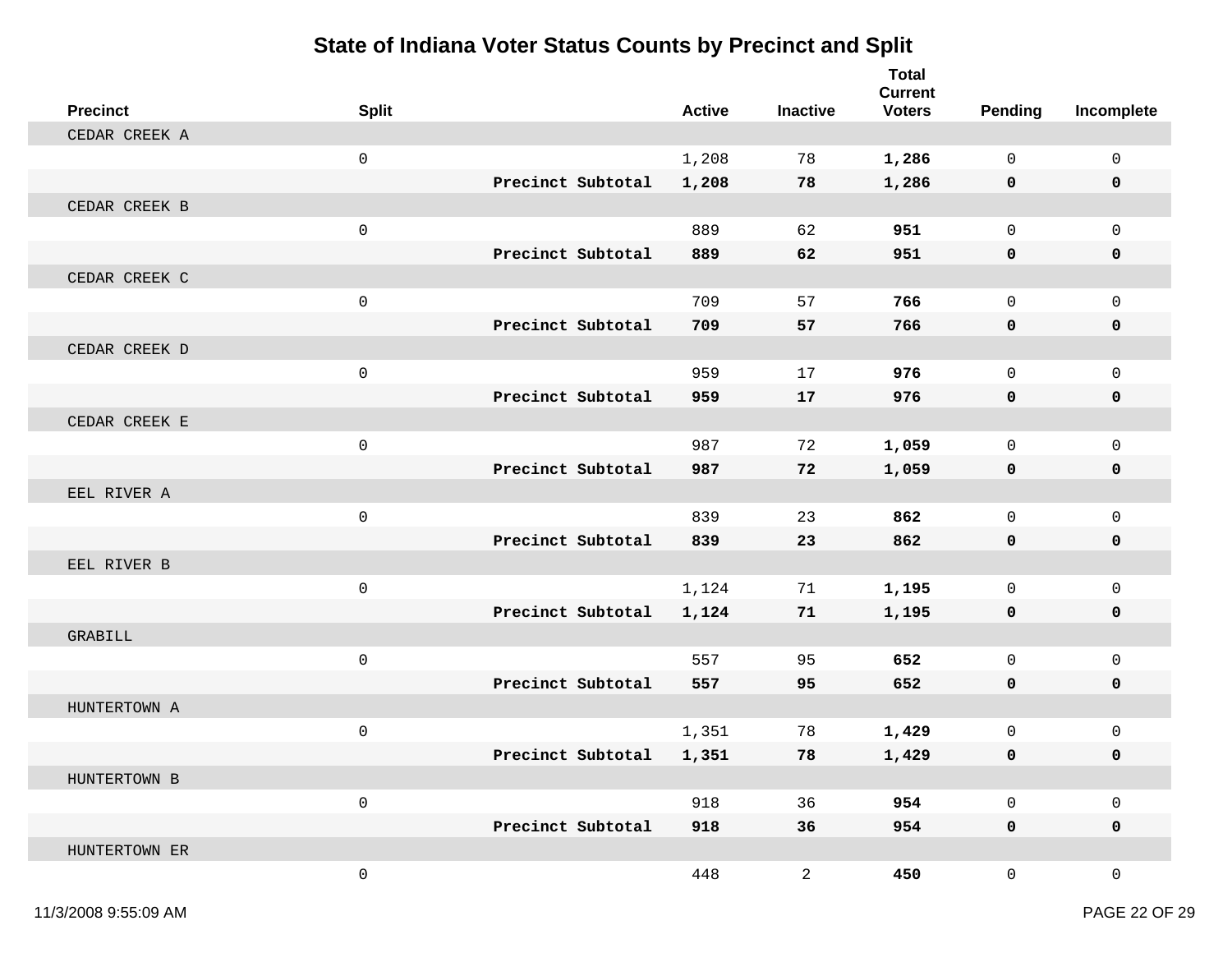| <b>Precinct</b>  | <b>Split</b>        |                   | <b>Active</b> | <b>Inactive</b> | <b>Total</b><br><b>Current</b><br><b>Voters</b> | Pending      | Incomplete          |
|------------------|---------------------|-------------------|---------------|-----------------|-------------------------------------------------|--------------|---------------------|
|                  |                     | Precinct Subtotal | 448           | $\mathbf{2}$    | 450                                             | 0            | $\pmb{0}$           |
| <b>JACKSON</b>   |                     |                   |               |                 |                                                 |              |                     |
|                  | $\mathsf{O}\xspace$ |                   | 343           | 16              | 359                                             | $\mathsf{O}$ | $\mathsf{O}\xspace$ |
|                  |                     | Precinct Subtotal | 343           | 16              | 359                                             | 0            | 0                   |
| <b>JEFFERSON</b> |                     |                   |               |                 |                                                 |              |                     |
|                  | $\mathbf 0$         |                   | 1,153         | 83              | 1,236                                           | 0            | $\mathbf 0$         |
|                  |                     | Precinct Subtotal | 1,153         | 83              | 1,236                                           | $\mathbf 0$  | 0                   |
| LAFAYETTE A      |                     |                   |               |                 |                                                 |              |                     |
|                  | $\mathsf{O}\xspace$ |                   | 1,281         | 143             | 1,424                                           | 0            | $\mathbf 0$         |
|                  |                     | Precinct Subtotal | 1,281         | 143             | 1,424                                           | 0            | 0                   |
| LAFAYETTE B      |                     |                   |               |                 |                                                 |              |                     |
|                  | $\mathsf{O}\xspace$ |                   | 761           | 50              | 811                                             | 0            | $\mathsf{O}\xspace$ |
|                  |                     | Precinct Subtotal | 761           | 50              | 811                                             | 0            | 0                   |
| LAKE A           |                     |                   |               |                 |                                                 |              |                     |
|                  | $\mathsf{O}\xspace$ |                   | 667           | 20              | 687                                             | 0            | $\mathsf{O}\xspace$ |
|                  |                     | Precinct Subtotal | 667           | 20              | 687                                             | 0            | 0                   |
| LAKE B           |                     |                   |               |                 |                                                 |              |                     |
|                  | $\mathsf{O}\xspace$ |                   | 819           | 28              | 847                                             | $\mathbf{0}$ | $\mathsf{O}\xspace$ |
|                  |                     | Precinct Subtotal | 819           | 28              | 847                                             | 0            | $\mathbf 0$         |
| LEO-CEDARVILLE A |                     |                   |               |                 |                                                 |              |                     |
|                  | $\mathbf 0$         |                   | 938           | 84              | 1,022                                           | $\mathbf{0}$ | $\mathbf 0$         |
|                  |                     | Precinct Subtotal | 938           | 84              | 1,022                                           | 0            | 0                   |
| LEO-CEDARVILLE B |                     |                   |               |                 |                                                 |              |                     |
|                  | $\mathsf{O}\xspace$ |                   | 1,276         | 105             | 1,381                                           | 0            | $\mathsf{O}$        |
|                  |                     | Precinct Subtotal | 1,276         | 105             | 1,381                                           | 0            | 0                   |
| MADISON          |                     |                   |               |                 |                                                 |              |                     |
|                  | $\mathsf 0$         |                   | 1,215         | 88              | 1,303                                           | $\mathbf{0}$ | $\mathsf{O}$        |
|                  |                     | Precinct Subtotal | 1,215         | 88              | 1,303                                           | 0            | $\mathbf 0$         |
| MARION A         |                     |                   |               |                 |                                                 |              |                     |
|                  | $\mathsf 0$         |                   | 898           | 55              | 953                                             | $\mathbf{0}$ | $\Omega$            |
|                  |                     | Precinct Subtotal | 898           | 55              | 953                                             | 0            | $\mathbf 0$         |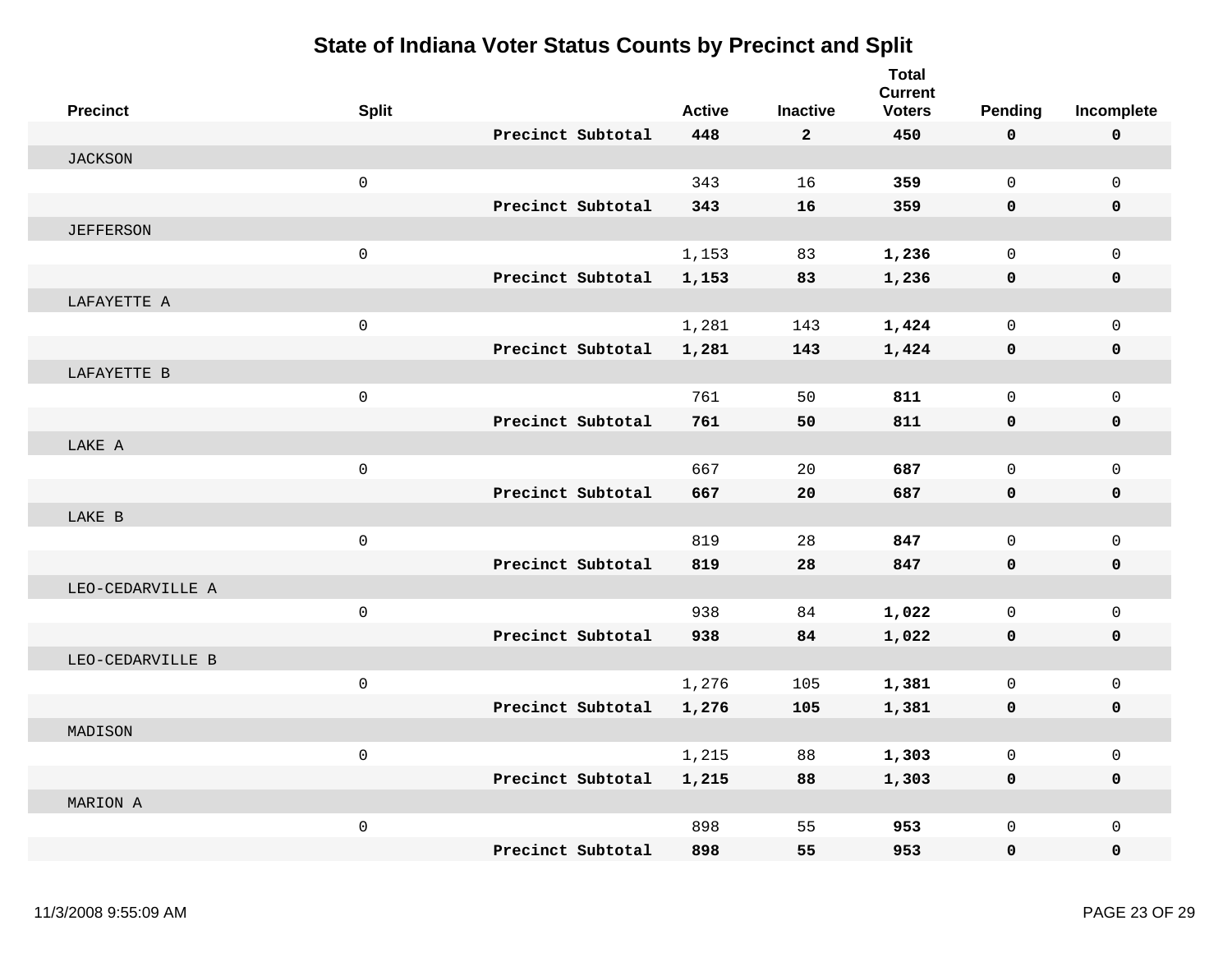| <b>Precinct</b> | <b>Split</b>        |                   | <b>Active</b> | <b>Inactive</b> | <b>Total</b><br><b>Current</b><br><b>Voters</b> | <b>Pending</b>                     | Incomplete                         |
|-----------------|---------------------|-------------------|---------------|-----------------|-------------------------------------------------|------------------------------------|------------------------------------|
| MARION B        |                     |                   |               |                 |                                                 |                                    |                                    |
|                 | $\mathsf{O}\xspace$ |                   | 804           | 37              | 841                                             | $\mathsf{O}\xspace$                | $\mathsf{O}$                       |
|                 |                     | Precinct Subtotal | 804           | 37              | 841                                             | 0                                  | 0                                  |
| MARION C        |                     |                   |               |                 |                                                 |                                    |                                    |
|                 | $\mathsf{O}\xspace$ |                   | 952           | 50              | 1,002                                           | $\mathsf{O}$                       | $\mathsf 0$                        |
|                 |                     | Precinct Subtotal | 952           | 50              | 1,002                                           | 0                                  | 0                                  |
| MAUMEE          |                     |                   |               |                 |                                                 |                                    |                                    |
|                 | $\mathbb O$         |                   | 717           | 33              | 750                                             | $\mathsf{O}$                       | $\mathsf 0$                        |
|                 |                     | Precinct Subtotal | 717           | 33              | 750                                             | $\mathbf 0$                        | 0                                  |
| MILAN A         |                     |                   |               |                 |                                                 |                                    |                                    |
|                 | $\mathsf{O}\xspace$ |                   | 794           | 60              | 854                                             | $\mathsf{O}$                       | $\mathsf 0$                        |
|                 |                     | Precinct Subtotal | 794           | 60              | 854                                             | 0                                  | 0                                  |
| MILAN B         |                     |                   |               |                 |                                                 |                                    |                                    |
|                 | $\mathsf{O}\xspace$ |                   | 753           | 54              | 807                                             | $\mathsf{O}$                       | $\mathsf 0$                        |
|                 |                     | Precinct Subtotal | 753           | 54              | 807                                             | 0                                  | 0                                  |
| MONROE          |                     |                   |               |                 |                                                 |                                    |                                    |
|                 | $\mathsf{O}\xspace$ |                   | 486           | 35              | 521                                             | $\mathsf{O}$                       | $\mathbf 0$                        |
|                 |                     | Precinct Subtotal | 486           | 35              | 521                                             | $\mathbf 0$                        | 0                                  |
| MONROEVILLE     |                     |                   |               |                 |                                                 |                                    |                                    |
|                 | $\mathsf{O}\xspace$ |                   | 753           | 97              | 850                                             | $\mathsf{O}\xspace$                | $\mathsf 0$                        |
|                 |                     | Precinct Subtotal | 753           | 97              | 850                                             | 0                                  | 0                                  |
| NH 1            |                     |                   |               |                 |                                                 |                                    |                                    |
|                 | $\mathsf{O}\xspace$ |                   | 1,074         | 184             | 1,258                                           | $\mathsf{O}$                       | $\mathsf 0$                        |
|                 |                     | Precinct Subtotal | 1,074         | 184             | 1,258                                           | 0                                  | 0                                  |
| NH 1J           |                     |                   |               |                 |                                                 |                                    |                                    |
|                 | $\mathbb O$         |                   | 18            | 0               | 18                                              | 0                                  | 0                                  |
|                 |                     | Precinct Subtotal | 18            | 0               | 18                                              | 0                                  | 0                                  |
| NH 1SJ          |                     |                   |               |                 |                                                 |                                    |                                    |
|                 | $\mathsf{O}\xspace$ | Precinct Subtotal | 546<br>546    | 50<br>50        | 596<br>596                                      | $\mathsf{O}\xspace$<br>$\mathbf 0$ | $\mathsf{O}\xspace$<br>$\mathbf 0$ |
| NH 2A           |                     |                   |               |                 |                                                 |                                    |                                    |
|                 | $\mathsf{O}\xspace$ |                   | 942           | 35              | 977                                             | $\mathsf{O}$                       | $\mathsf{O}\xspace$                |
|                 |                     |                   |               |                 |                                                 |                                    |                                    |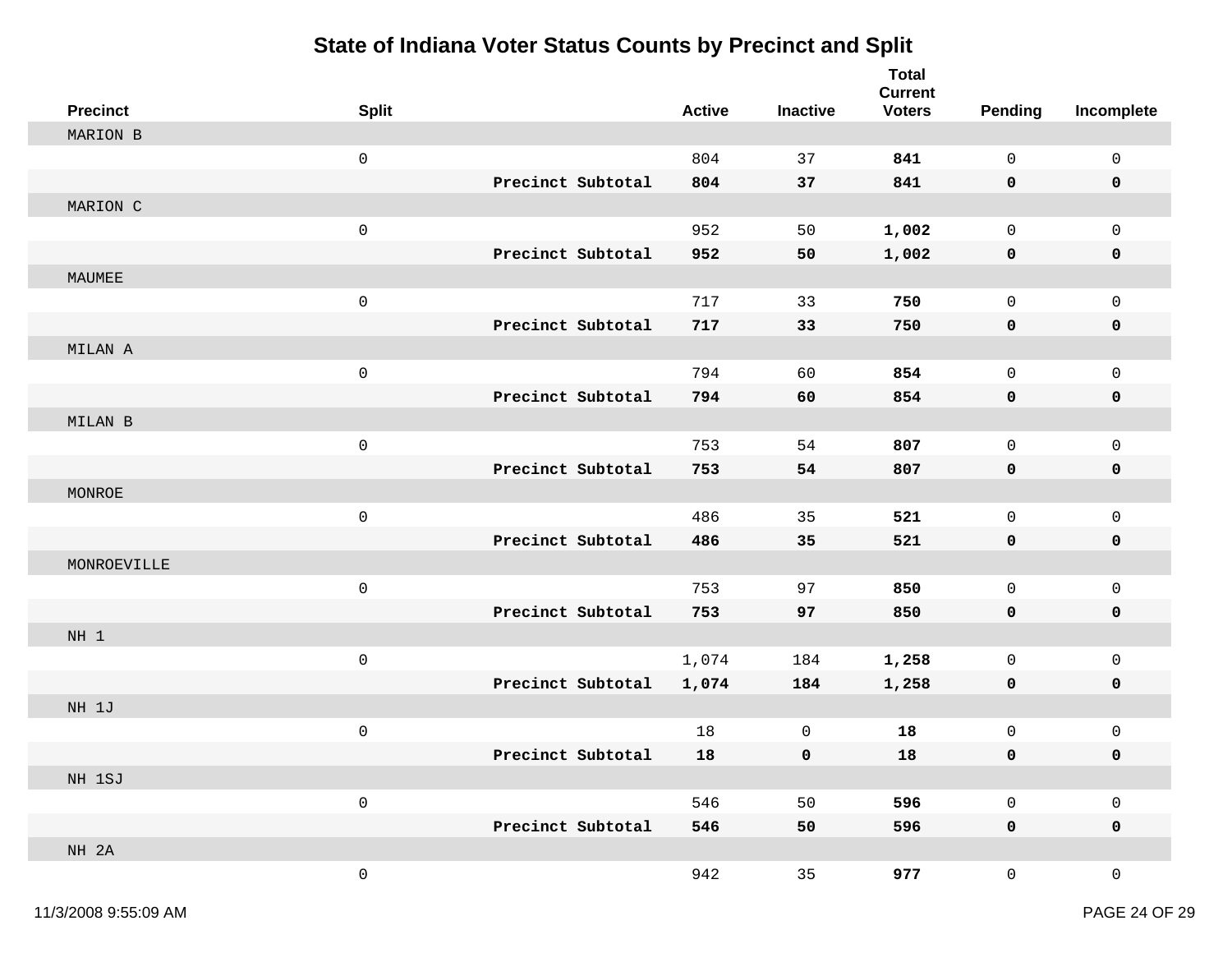| <b>Precinct</b> | <b>Split</b>        |                   | <b>Active</b> | <b>Inactive</b>         | <b>Total</b><br><b>Current</b><br><b>Voters</b> | <b>Pending</b>      | Incomplete          |
|-----------------|---------------------|-------------------|---------------|-------------------------|-------------------------------------------------|---------------------|---------------------|
|                 |                     | Precinct Subtotal | 942           | 35                      | 977                                             | $\mathbf 0$         | $\mathbf 0$         |
| NH 2B           |                     |                   |               |                         |                                                 |                     |                     |
|                 | $\mathsf 0$         |                   | 1,090         | 25                      | 1,115                                           | $\mathsf{O}\xspace$ | $\mathsf{O}\xspace$ |
|                 |                     | Precinct Subtotal | 1,090         | 25                      | 1,115                                           | 0                   | 0                   |
| $NH 2J-1$       |                     |                   |               |                         |                                                 |                     |                     |
|                 | $\mathsf{O}\xspace$ |                   | 190           | $\overline{4}$          | 194                                             | $\mathbf 0$         | $\mathsf{O}$        |
|                 |                     | Precinct Subtotal | 190           | $\overline{\mathbf{4}}$ | 194                                             | $\mathbf 0$         | $\pmb{0}$           |
| $NH 2J-2$       |                     |                   |               |                         |                                                 |                     |                     |
|                 | $\mathsf{O}\xspace$ |                   | 31            | $\mathbf 0$             | 31                                              | $\mathsf{O}$        | $\mathsf{O}\xspace$ |
|                 |                     | Precinct Subtotal | 31            | 0                       | 31                                              | 0                   | 0                   |
| NH 3A           |                     |                   |               |                         |                                                 |                     |                     |
|                 | $\mathsf 0$         |                   | 1,025         | 84                      | 1,109                                           | 0                   | $\mathsf{O}\xspace$ |
|                 |                     | Precinct Subtotal | 1,025         | 84                      | 1,109                                           | 0                   | $\pmb{0}$           |
| NH 3B           |                     |                   |               |                         |                                                 |                     |                     |
|                 | $\mathsf{O}\xspace$ |                   | 1,024         | 28                      | 1,052                                           | $\mathsf{O}\xspace$ | $\mathsf{O}\xspace$ |
|                 |                     | Precinct Subtotal | 1,024         | 28                      | 1,052                                           | 0                   | 0                   |
| NH 4A           |                     |                   |               |                         |                                                 |                     |                     |
|                 | $\mathsf 0$         |                   | 947           | 85                      | 1,032                                           | $\mathsf{O}\xspace$ | $\mathsf{O}\xspace$ |
|                 |                     | Precinct Subtotal | 947           | 85                      | 1,032                                           | $\mathbf 0$         | $\pmb{0}$           |
| NH 4B           |                     |                   |               |                         |                                                 |                     |                     |
|                 | $\mathsf 0$         |                   | 32            | $\mathbf{1}$            | 33                                              | $\mathsf{O}$        | $\mathsf{O}\xspace$ |
|                 |                     | Precinct Subtotal | 32            | $\mathbf 1$             | 33                                              | 0                   | 0                   |
| NH 4C           |                     |                   |               |                         |                                                 |                     |                     |
|                 | $\mathsf 0$         |                   | 82            | $\mathbf{3}$            | 85                                              | $\mathsf{O}$        | $\mathsf{O}\xspace$ |
|                 |                     | Precinct Subtotal | 82            | $\mathbf{3}$            | 85                                              | 0                   | 0                   |
| NH 4D           |                     |                   |               |                         |                                                 |                     |                     |
|                 | $\mathsf 0$         |                   | 723           | 96                      | 819                                             | $\mathsf{O}\xspace$ | $\mathsf{O}\xspace$ |
|                 |                     | Precinct Subtotal | 723           | 96                      | 819                                             | $\mathbf 0$         | $\pmb{0}$           |
| NH 5A           |                     |                   |               |                         |                                                 |                     |                     |
|                 | $\mathsf{O}\xspace$ |                   | 95            | 19                      | 114                                             | $\mathsf{O}\xspace$ | $\mathsf{O}\xspace$ |
|                 |                     | Precinct Subtotal | 95            | 19                      | 114                                             | $\mathbf 0$         | 0                   |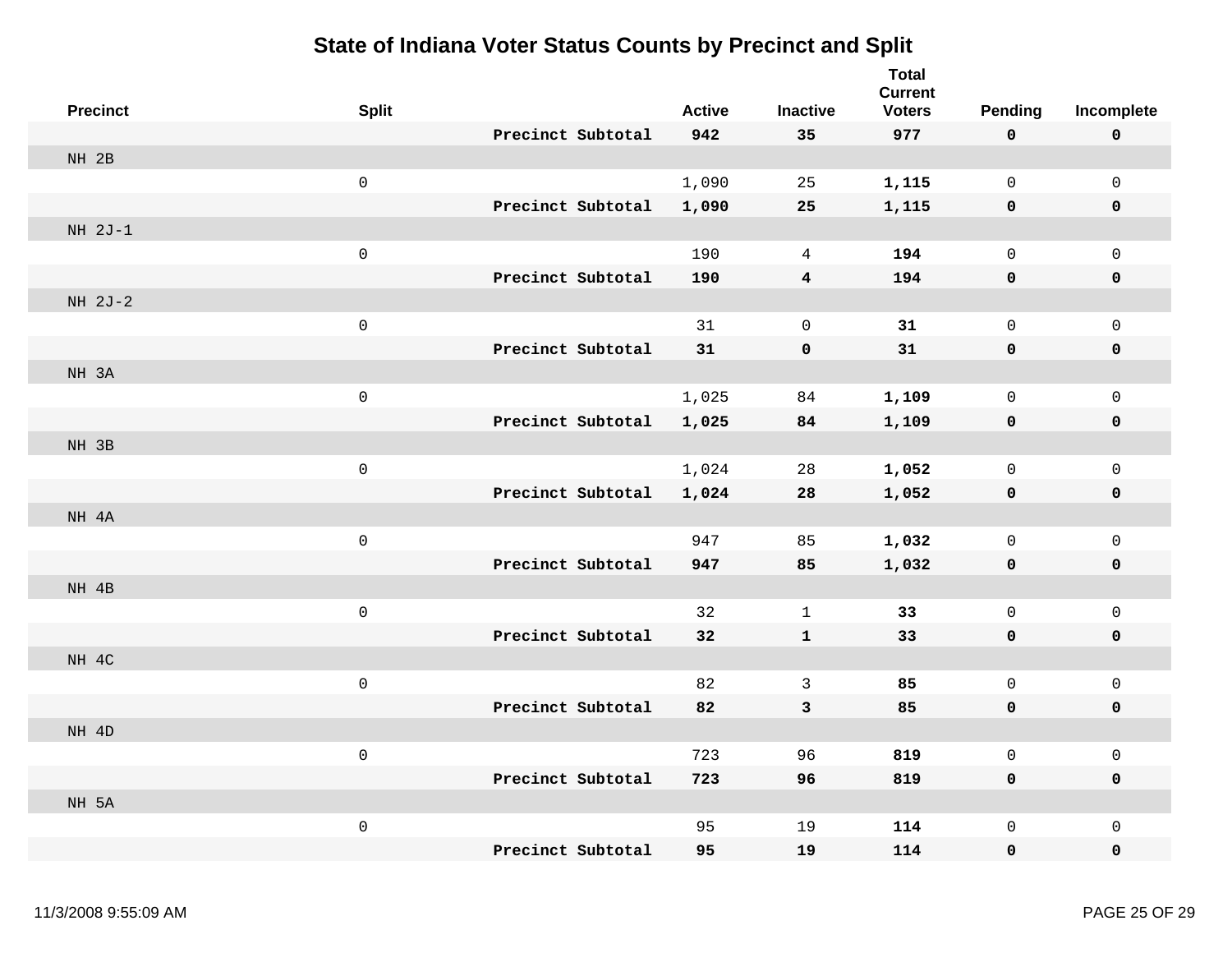| <b>Precinct</b> | <b>Split</b>        |                   | <b>Active</b> | <b>Inactive</b> | <b>Total</b><br><b>Current</b><br><b>Voters</b> | <b>Pending</b>      | Incomplete          |
|-----------------|---------------------|-------------------|---------------|-----------------|-------------------------------------------------|---------------------|---------------------|
| NH 5B           |                     |                   |               |                 |                                                 |                     |                     |
|                 | $\mathsf{O}\xspace$ |                   | 564           | 57              | 621                                             | $\mathsf{O}$        | $\mathsf{O}$        |
|                 |                     | Precinct Subtotal | 564           | 57              | 621                                             | 0                   | 0                   |
| NH 5C           |                     |                   |               |                 |                                                 |                     |                     |
|                 | $\mathsf{O}\xspace$ |                   | 676           | 70              | 746                                             | $\mathsf{O}$        | $\mathsf{O}$        |
|                 |                     | Precinct Subtotal | 676           | 70              | 746                                             | 0                   | 0                   |
| NH 5E           |                     |                   |               |                 |                                                 |                     |                     |
|                 | $\mathbf 0$         |                   | 43            | $\mathbf 0$     | 43                                              | $\mathbf 0$         | $\mathsf 0$         |
|                 |                     | Precinct Subtotal | 43            | 0               | 43                                              | 0                   | 0                   |
| PERRY A         |                     |                   |               |                 |                                                 |                     |                     |
|                 | $\mathsf{O}\xspace$ |                   | 1,621         | 43              | 1,664                                           | $\mathsf{O}\xspace$ | $\mathsf 0$         |
|                 |                     | Precinct Subtotal | 1,621         | 43              | 1,664                                           | 0                   | 0                   |
| PERRY B         |                     |                   |               |                 |                                                 |                     |                     |
|                 | $\mathsf{O}\xspace$ |                   | 1,104         | 19              | 1,123                                           | 0                   | $\mathsf 0$         |
|                 |                     | Precinct Subtotal | 1,104         | 19              | 1,123                                           | 0                   | 0                   |
| PERRY E         |                     |                   |               |                 |                                                 |                     |                     |
|                 | $\mathsf{O}\xspace$ |                   | 1,238         | 20              | 1,258                                           | 0                   | $\mathbf 0$         |
|                 |                     | Precinct Subtotal | 1,238         | 20              | 1,258                                           | 0                   | 0                   |
| PERRY H         |                     |                   |               |                 |                                                 |                     |                     |
|                 | $\mathsf{O}\xspace$ |                   | 1,121         | 83              | 1,204                                           | $\mathsf{O}$        | $\mathsf 0$         |
|                 |                     | Precinct Subtotal | 1,121         | 83              | 1,204                                           | 0                   | 0                   |
| PERRY K         |                     |                   |               |                 |                                                 |                     |                     |
|                 | $\mathsf{O}\xspace$ |                   | 1,267         | 13              | 1,280                                           | $\mathbf 0$         | $\mathsf 0$         |
|                 |                     | Precinct Subtotal | 1,267         | 13              | 1,280                                           | 0                   | 0                   |
| PERRY L         |                     |                   |               |                 |                                                 |                     |                     |
|                 | $\mathsf{O}\xspace$ |                   | 1,011         | 25              | 1,036                                           | 0                   | 0                   |
|                 |                     | Precinct Subtotal | 1,011         | 25              | 1,036                                           | 0                   | 0                   |
| PERRY M         |                     |                   |               |                 |                                                 |                     |                     |
|                 | $\mathsf{O}\xspace$ |                   | 101           | $\overline{a}$  | 103                                             | $\mathsf{O}\xspace$ | $\mathsf{O}\xspace$ |
|                 |                     | Precinct Subtotal | 101           | $\mathbf{2}$    | 103                                             | $\mathbf 0$         | $\mathbf 0$         |
| PERRY N         |                     |                   |               |                 |                                                 |                     |                     |
|                 | $\mathsf{O}\xspace$ |                   | 1,227         | 11              | 1,238                                           | $\mathsf{O}$        | $\mathsf{O}\xspace$ |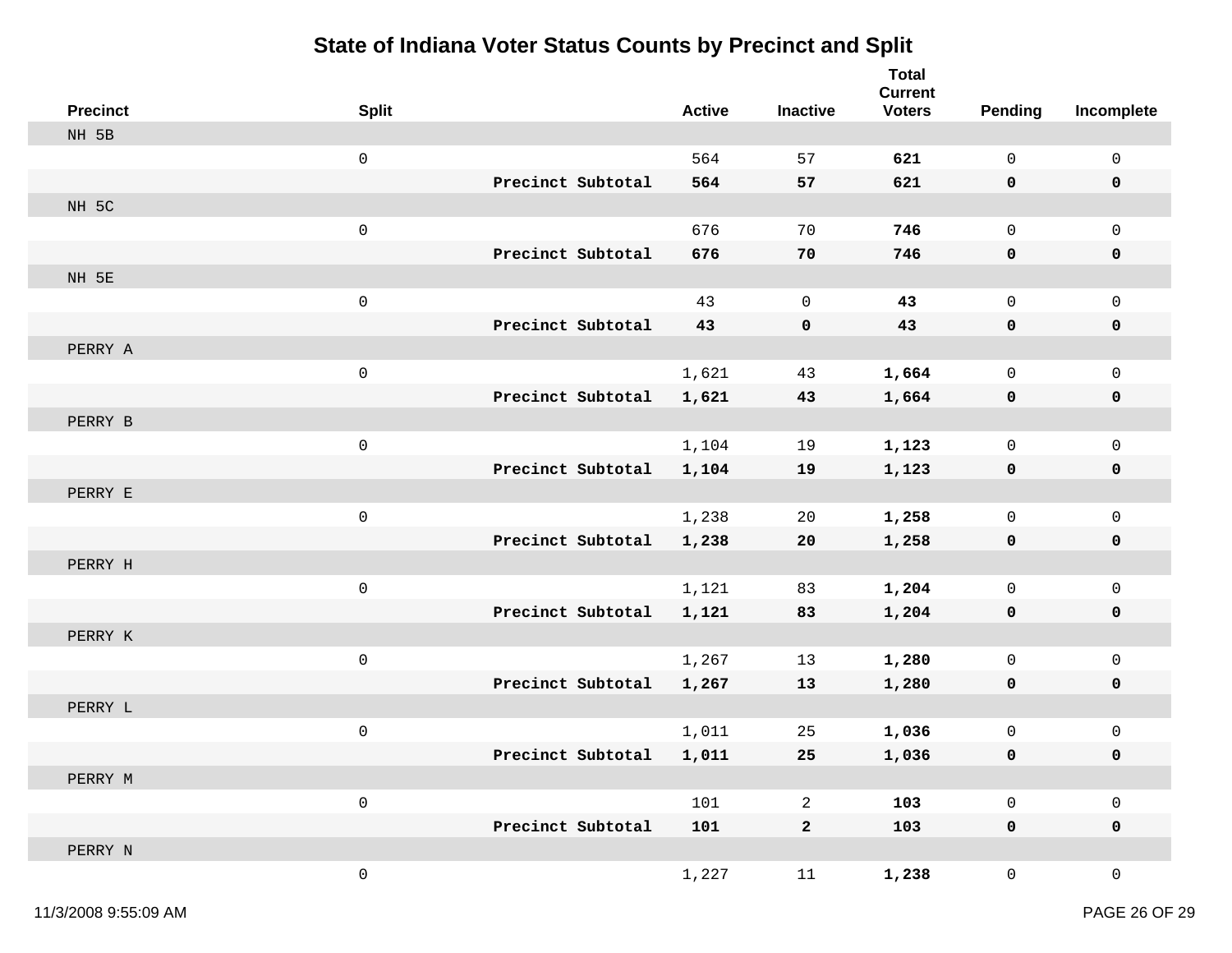| <b>Precinct</b> | <b>Split</b>        |                   | <b>Active</b> | <b>Inactive</b> | <b>Total</b><br><b>Current</b><br><b>Voters</b> | <b>Pending</b> | Incomplete          |
|-----------------|---------------------|-------------------|---------------|-----------------|-------------------------------------------------|----------------|---------------------|
|                 |                     | Precinct Subtotal | 1,227         | 11              | 1,238                                           | 0              | $\mathbf 0$         |
| PERRY O         |                     |                   |               |                 |                                                 |                |                     |
|                 | $\mathsf 0$         |                   | 823           | 15              | 838                                             | $\mathsf{O}$   | $\mathsf{O}\xspace$ |
|                 |                     | Precinct Subtotal | 823           | 15              | 838                                             | 0              | $\mathbf 0$         |
| PLEASANT A      |                     |                   |               |                 |                                                 |                |                     |
|                 | $\mathbf 0$         |                   | 430           | 39              | 469                                             | $\mathbf 0$    | $\mathsf{O}\xspace$ |
|                 |                     | Precinct Subtotal | 430           | 39              | 469                                             | 0              | $\mathbf 0$         |
| PLEASANT B      |                     |                   |               |                 |                                                 |                |                     |
|                 | $\mathsf 0$         |                   | 874           | 113             | 987                                             | $\mathsf{O}$   | $\mathbf 0$         |
|                 |                     | Precinct Subtotal | 874           | 113             | 987                                             | 0              | 0                   |
| PLEASANT C      |                     |                   |               |                 |                                                 |                |                     |
|                 | 0                   |                   | 864           | 54              | 918                                             | $\mathbf 0$    | $\mathbf 0$         |
|                 |                     | Precinct Subtotal | 864           | 54              | 918                                             | 0              | 0                   |
| SCIPIO          |                     |                   |               |                 |                                                 |                |                     |
|                 | $\mathsf{O}\xspace$ |                   | 287           | 11              | 298                                             | 0              | $\mathsf{O}\xspace$ |
|                 |                     | Precinct Subtotal | 287           | 11              | 298                                             | 0              | 0                   |
| SPRINGFIELD A   |                     |                   |               |                 |                                                 |                |                     |
|                 | $\mathbf 0$         |                   | 832           | 62              | 894                                             | $\mathbf 0$    | $\mathbf 0$         |
|                 |                     | Precinct Subtotal | 832           | 62              | 894                                             | $\mathbf 0$    | $\mathbf 0$         |
| SPRINGFIELD B   |                     |                   |               |                 |                                                 |                |                     |
|                 | $\mathbf 0$         |                   | 938           | 76              | 1,014                                           | $\mathbf 0$    | $\mathbf 0$         |
|                 |                     | Precinct Subtotal | 938           | 76              | 1,014                                           | 0              | $\mathbf 0$         |
| ST JOE 2 NA     |                     |                   |               |                 |                                                 |                |                     |
|                 | $\mathsf 0$         |                   | $\mathbf{1}$  | 0               | $\mathbf{1}$                                    | $\mathbf 0$    | $\mathbf{0}$        |
|                 |                     | Precinct Subtotal | $\mathbf{1}$  | $\mathbf 0$     | $\mathbf{1}$                                    | $\mathbf 0$    | $\mathbf 0$         |
| ST JOE A        |                     |                   |               |                 |                                                 |                |                     |
|                 | $\mathbf 0$         |                   | 1,363         | 71              | 1,434                                           | 0              | $\mathsf{O}\xspace$ |
|                 |                     | Precinct Subtotal | 1,363         | 71              | 1,434                                           | $\mathbf 0$    | $\mathbf 0$         |
| ST JOE B1       |                     |                   |               |                 |                                                 |                |                     |
|                 | $\mathsf 0$         |                   | 893           | 82              | 975                                             | $\mathbf 0$    | $\mathbf{0}$        |
|                 |                     | Precinct Subtotal | 893           | 82              | 975                                             | 0              | $\mathbf 0$         |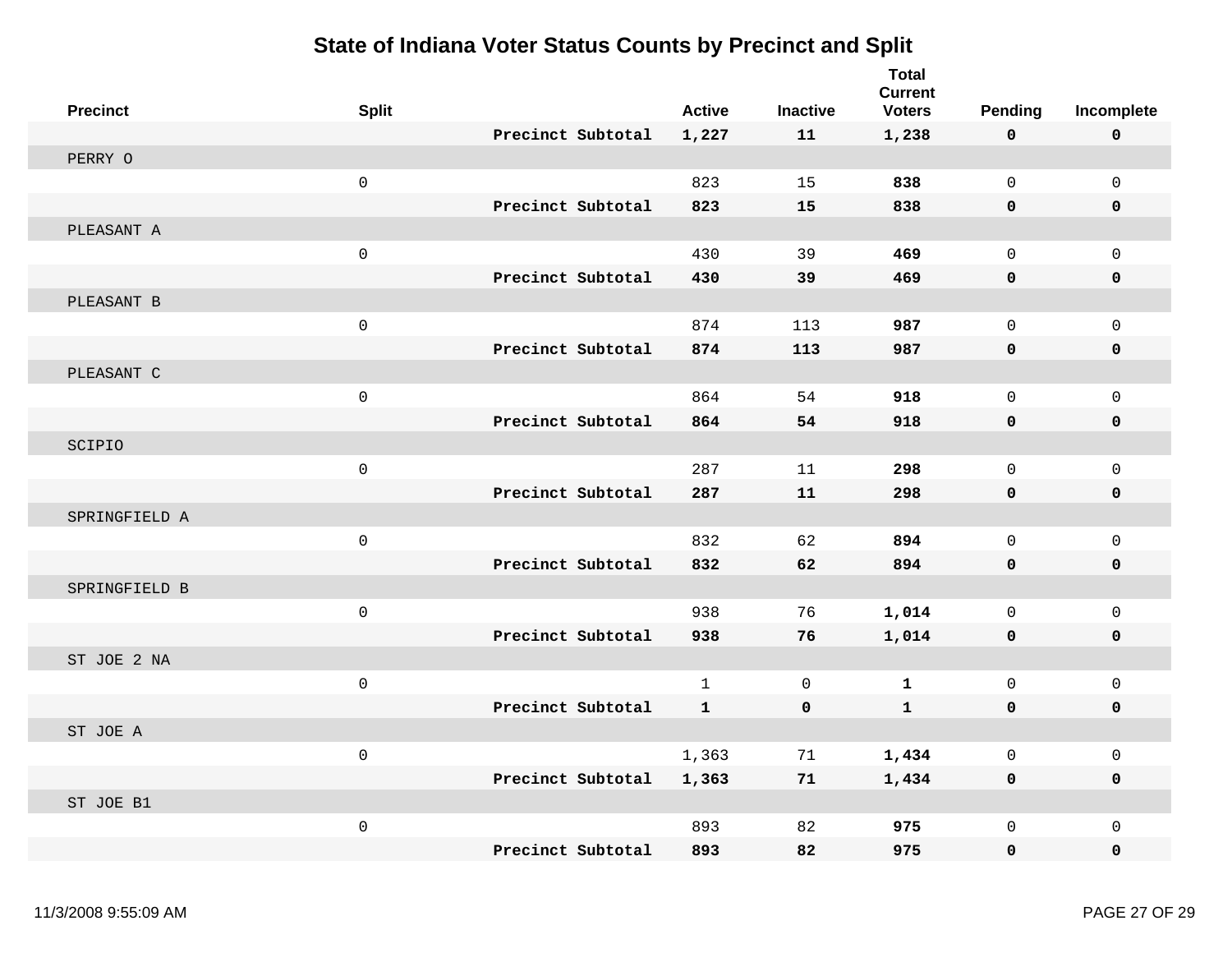| <b>Precinct</b> | <b>Split</b>        |                   | <b>Active</b> | <b>Inactive</b> | <b>Total</b><br><b>Current</b><br><b>Voters</b> | <b>Pending</b>      | Incomplete          |
|-----------------|---------------------|-------------------|---------------|-----------------|-------------------------------------------------|---------------------|---------------------|
| ST JOE B2       |                     |                   |               |                 |                                                 |                     |                     |
|                 | $\mathsf 0$         |                   | 718           | 35              | 753                                             | $\mathbf 0$         | $\mathsf{O}\xspace$ |
|                 |                     | Precinct Subtotal | 718           | 35              | 753                                             | 0                   | 0                   |
| ST JOE C        |                     |                   |               |                 |                                                 |                     |                     |
|                 | $\mathsf{O}\xspace$ |                   | 20            | $\mathbf{1}$    | 21                                              | $\mathsf{O}$        | $\mathsf{O}$        |
|                 |                     | Precinct Subtotal | 20            | $\mathbf 1$     | 21                                              | 0                   | 0                   |
| ST JOE E        |                     |                   |               |                 |                                                 |                     |                     |
|                 | $\mathbf 0$         |                   | 34            | 0               | 34                                              | $\mathbf 0$         | 0                   |
|                 |                     | Precinct Subtotal | 34            | 0               | 34                                              | 0                   | 0                   |
| ST JOE F        |                     |                   |               |                 |                                                 |                     |                     |
|                 | $\mathsf 0$         |                   | 221           | 4               | 225                                             | $\mathbf 0$         | $\mathsf{O}\xspace$ |
|                 |                     | Precinct Subtotal | 221           | 4               | 225                                             | 0                   | 0                   |
| ST JOE V1       |                     |                   |               |                 |                                                 |                     |                     |
|                 | $\mathsf 0$         |                   | 58            | 6               | 64                                              | $\mathbf 0$         | $\mathsf{O}$        |
|                 |                     | Precinct Subtotal | 58            | 6               | 64                                              | 0                   | 0                   |
| WASHINGTON E    |                     |                   |               |                 |                                                 |                     |                     |
|                 | $\mathbf 0$         |                   | 862           | 47              | 909                                             | $\mathbf 0$         | 0                   |
|                 |                     | Precinct Subtotal | 862           | 47              | 909                                             | 0                   | 0                   |
| WASHINGTON F    |                     |                   |               |                 |                                                 |                     |                     |
|                 | $\mathsf 0$         |                   | 1,126         | 27              | 1,153                                           | $\mathbf 0$         | $\mathsf 0$         |
|                 |                     | Precinct Subtotal | 1,126         | 27              | 1,153                                           | 0                   | 0                   |
| WAYNE A         |                     |                   |               |                 |                                                 |                     |                     |
|                 | $\mathsf 0$         | Precinct Subtotal | 468           | 19              | 487                                             | 0                   | $\mathsf 0$         |
| WAYNE C         |                     |                   | 468           | 19              | 487                                             | 0                   | 0                   |
|                 | $\mathsf 0$         |                   | 344           | 10              | 354                                             | $\mathbf 0$         | 0                   |
|                 |                     | Precinct Subtotal | 344           | 10              | 354                                             | 0                   | 0                   |
| WAYNE D         |                     |                   |               |                 |                                                 |                     |                     |
|                 | $\mathsf{O}\xspace$ |                   | 163           | 19              | 182                                             | $\mathsf{O}\xspace$ | $\mathsf{O}\xspace$ |
|                 |                     | Precinct Subtotal | 163           | 19              | 182                                             | $\mathbf 0$         | 0                   |
| WOODBURN        |                     |                   |               |                 |                                                 |                     |                     |
|                 | $\mathsf{O}\xspace$ |                   | 929           | 137             | 1,066                                           | $\mathsf{O}\xspace$ | $\mathsf{O}\xspace$ |
|                 |                     |                   |               |                 |                                                 |                     |                     |